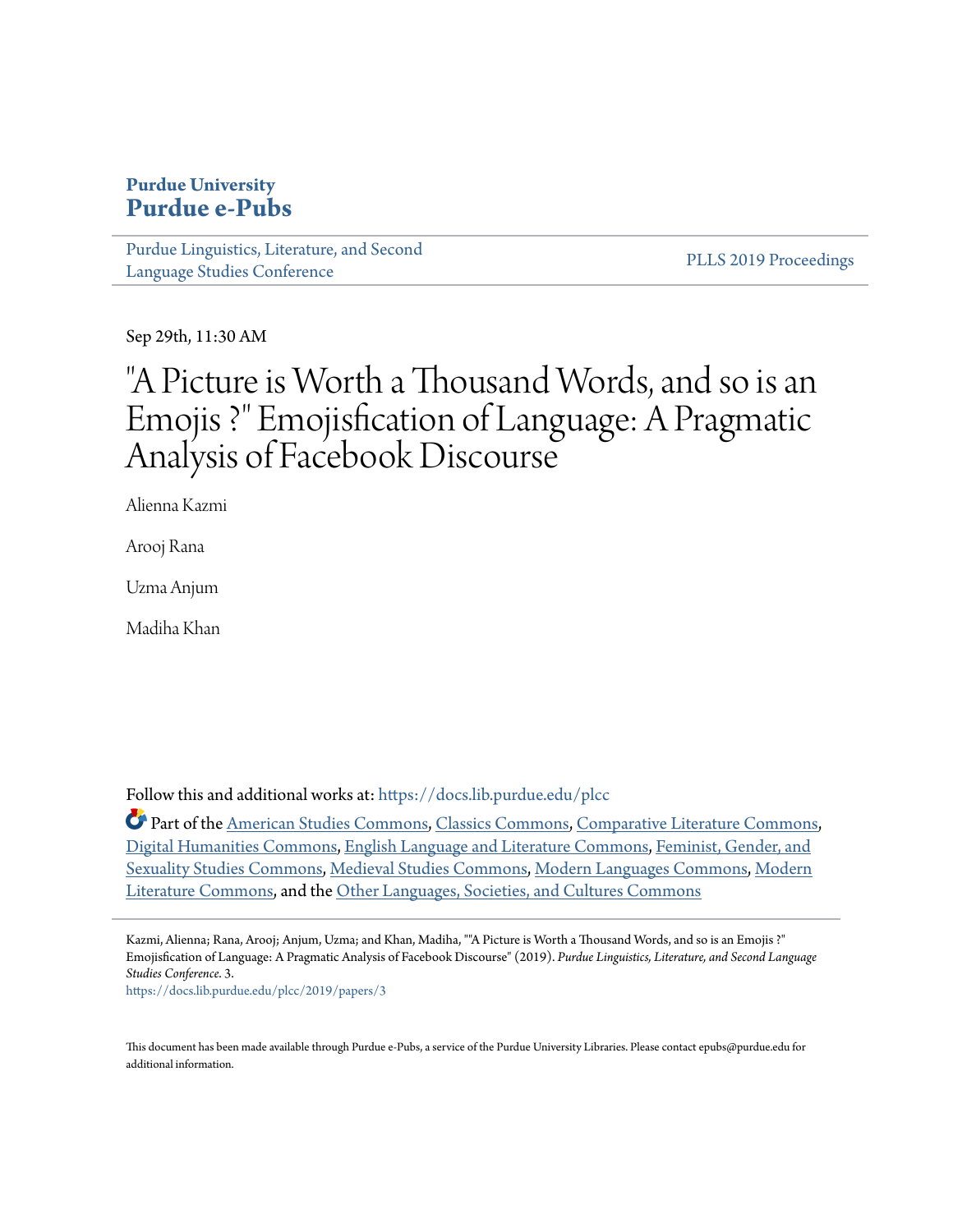# **"A PICTURE IS WORTH A THOUSAND WORDS, AND SO IS AN EMOJIS**  $\bigodot$ **" EMOJISFICATION OF LANGUAGE: A PRAGMATIC ANALYSIS OF FACEBOOK DISCOURSE**

Alienna Kazmi, Arooj Rana, Uzma Anjum, Madiha Khan

# **ABSTRACT**

This research study aims to examine language change occurring in written discourse due to increase in the usage of emojis and the way emojis, in comparison to words, are performing communicative functions on social media platforms such as Facebook. The study focused on Pakistani Facebook users. For the study, Facebook is one of the most authentic social media platforms because 71.75 % (Internet Word Stat) of Pakistani internet users use Facebook which is the highest statistics among all social media applications. In order to investigate the recent language change and communicative functions performed by emojis, we utilized Speech act theory as it strives to investigate that by uttering something a speaker is indeed performing a social action, thus named as "Speech act". Searle's (1979) model of Illocutionary act in Speech act theory will particularly be used for the study. In addition to that, Dresner & Herring (2010) state that that smileys/ emojis function as illocutionary force, this theory will be applied to strengthen the argument. Moreover, for the collection of data, Discourse Completion Task/Test were used to collect elicit responses from the participants of focused groups. These focused groups contained students and faculty members from NUML and AIR Universities. The study concluded that, indeed, there is an arousing change in the written communication because younger generation uses emojis as compared to the aged people. The new forms of digital written communication (Facebook) has an immense amount of emojis instead of words for expression of their emotions. Emojis play vital role in conveying the "expressive" speech act in written communication and use of words is becoming lesser. They are pragmatically as competent as the words in the in communication, they fill the gap of facial expressions in the written mode of communication.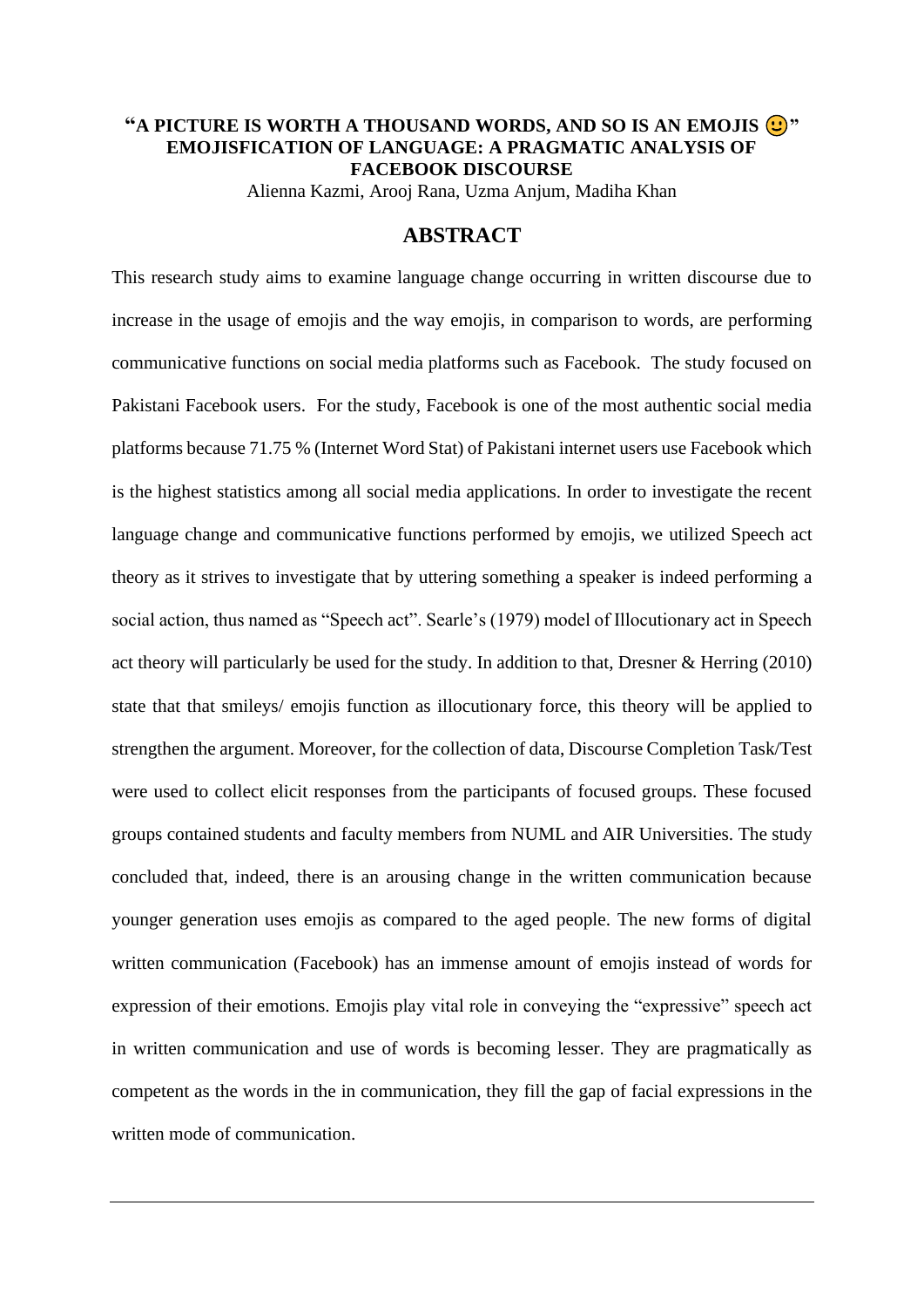# **1. INTRODUCTION**

Today, communication is as valuable as it was thousands of years ago. The difference that occurred is the way we do it. In this modern time of technology, we have access to various mediums through which we are able to express news, opinions, disappointment, happiness, thoughts, status, knowledge and encouragement. New technology and social media are prominently influencing the way we communicate with each other. As said by Evans (2014) that "A picture is worth a thousand words … and so is an emoji" (p.32). Emojis are argued to be pictorial cues that emphasize, compliment, and substitute for words. They give a descriptive and a richer form of communication and started being referred a "new universal language" (Evans, 2014). Thus, this study is particularly focused to determine and examine the recently occurring change in language due to the use of emojis in online communication and the way emojis, in comparison to words, are performing communicative functions.

Certainly, language is a social entity and has a power of constant transformation and evolution (Sirbu, 2015). Language is continuously in a mode of change. It not only changes across social group but also across space. From time to time and generation after generation, pronunciations change, new words are coined or borrowed, morphology either decays or develops, the meanings of old words change. In the last few decades, and with the prevalence of various computer-mediated communication technologies, the language used in social media has seen various innovations in it (Wicke, 2017). The introduction of emojis as an entity to communicate and to interact is one fine example of it. Emojis have shown various effects on language and the way we communicate which results in reshaping our daily communication (Wicke, 2017). Emojis nowadays are being used in almost every social media application and online communication channels, for example, Instant Messages (IM), Twitter, Facebook, and Emails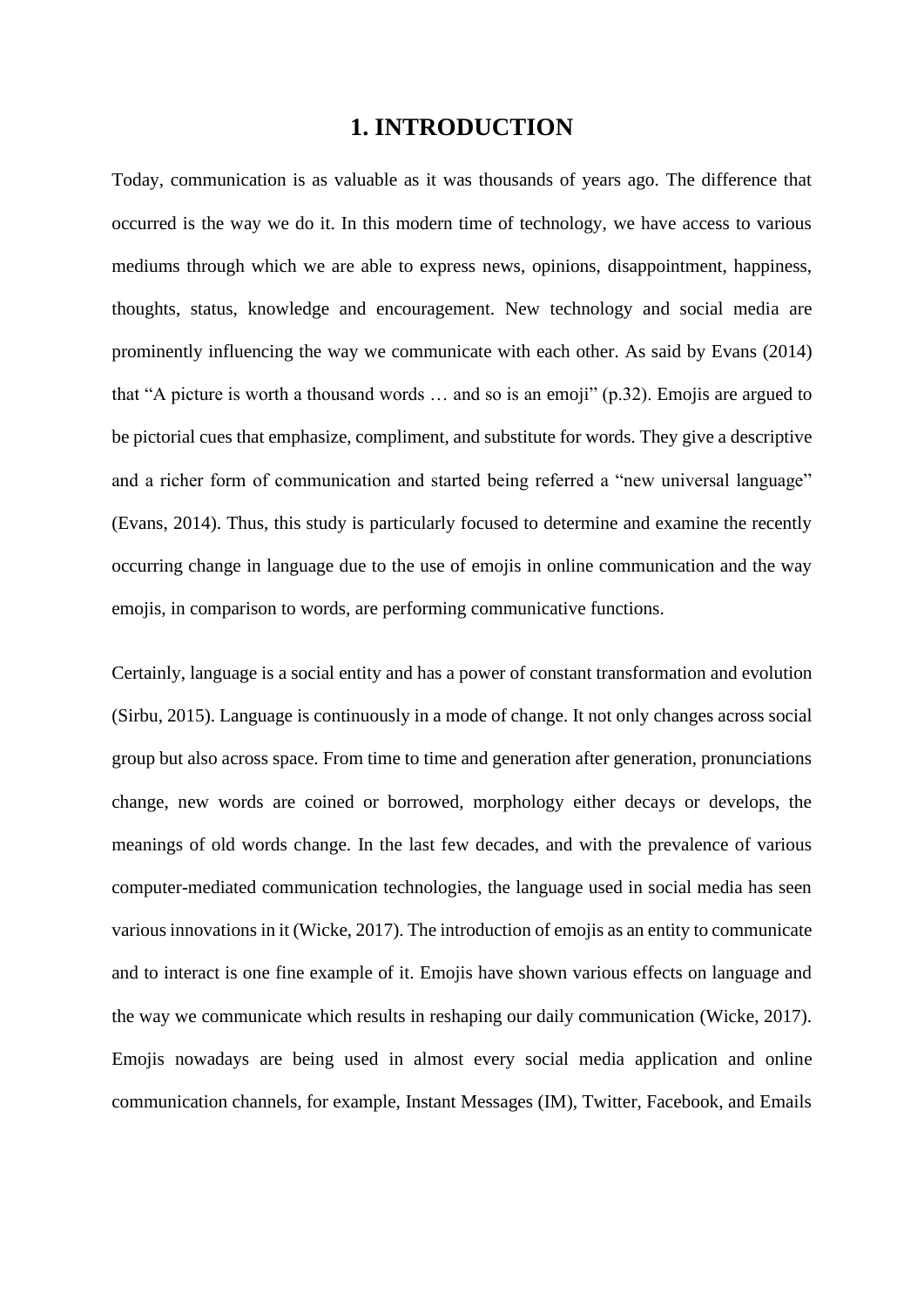etc. Their rapid use among people make them popular and has appealed to scholarly attention (e.g., Rezabek & Cochenour 1998; Walther & D'Addario 2001; Dresner & Herring 2010).

Some applications like Snapchat and WhatsApp included emojis in their status features as a new updated version which allow the users to demonstrate their current activity status (Cipriani, 2017). At the time of Donald Trump's inauguration, as president, the users of Twitter includes the "raised fist"  $\binom{n}{k}$  emojis to show resistance against him (Azhar, 2017). In addition to this, Facebook users call to device emojis as the reaction icons( , , , ,

,  $\left( \frac{1}{2} \right)$  on the posts so that they may be able to express multiple emotions along with its traditional icon of "like"  $($  ) and their call was answered in 2016. According to Krug (2016), users of Facebook complained that they were feeling restricted while responding to the newsfeed activity prior to the Facebook emojis update 2016. So, after conducting focus groups, Facebook released an emojis expansion.

Certainly, Facebook with more than [1.8 billion monthly active users,](http://newsroom.fb.com/company-info/) is considered as world's most popular social media site (Hutt, 2018). Moreover, according to a statistic presented by "Internet Word Stat" ( ) 71.74 % of the internet users in Pakistan use Facebook, making it the most used social media in the country. There are 35 million active users on Facebook and this number is increasing by 17% annually (Internet Word Stat). Thus, this study is particularly taking Facebook as a source of data collection to examine the use of emojis by Pakistani Facebook user in their online conversations.

In order to investigate the recent language change and communicative functions performed by emojis, we utilized Speech act theory. Speech act theory strives to investigate that by uttering something a speaker is indeed performing a social action, thus named as "Speech Act". These speech acts are classified into three types as: 1) locutionary, 2) illocutionary 3) perlocutionary.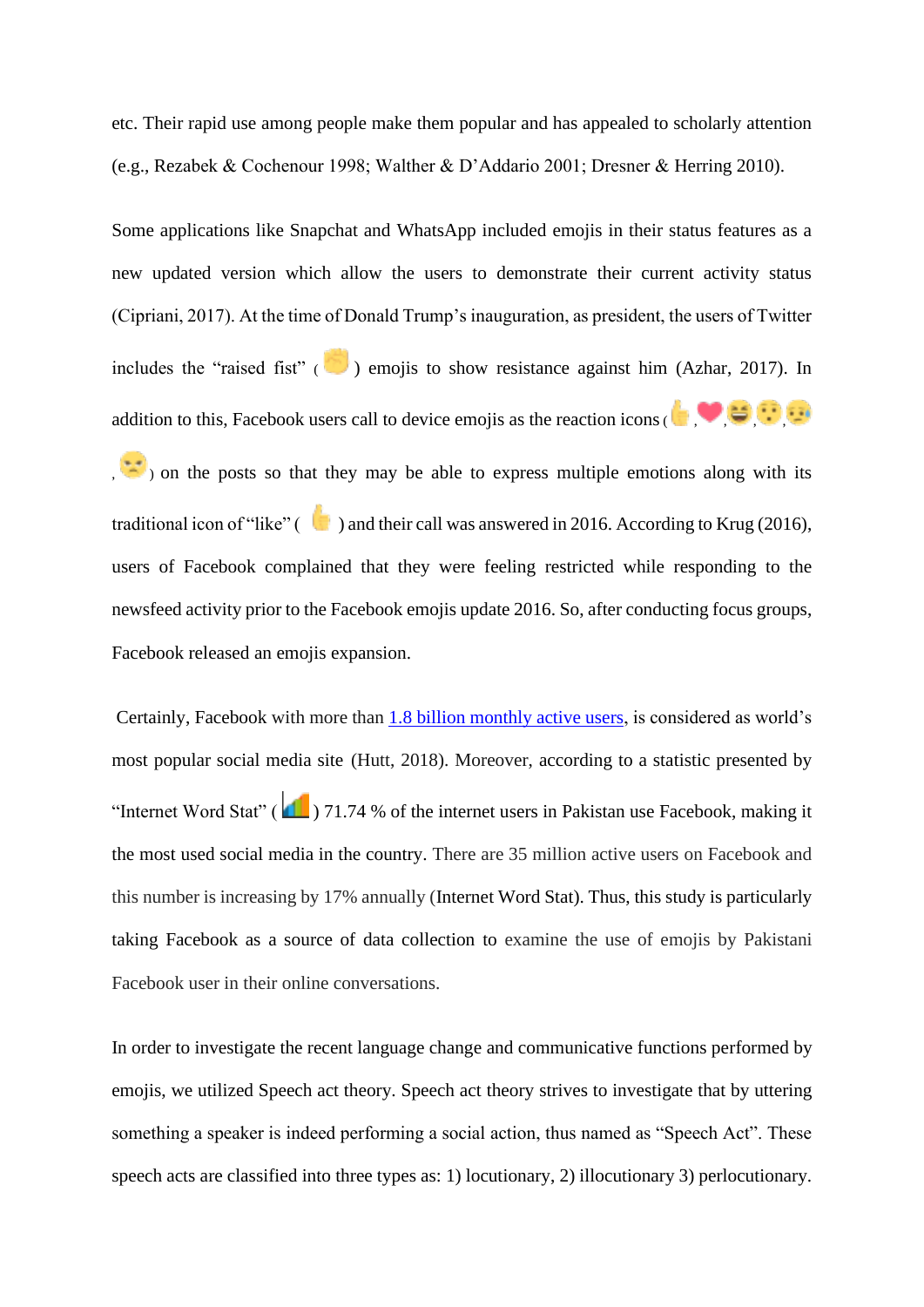For this study, the model of Searle (1979) on illocutionary acts is particularly chosen as it helps to examine that either emojis are just an extra linguistic communication medium that express emotions or they can help carry an important feature of the linguistic utterance they are attached to: What the user intends by what he or she writes. The study explored the difference in the usage of emojis by males, females and people of different age groups. In this research, Discourse Completion test/task (DCT) were used for the analysis as DCT is one of the best techniques to examine the elicit responses of the speakers with the help of questionnaire and multiple types of interviews. This study followed a mix-method approach as it includes the focus group questionnaires and semi-structured interviews and analyzed them quantitatively and qualitatively respectively. Moreover, the research is exploratory in nature. Being interpretivists, we believe that realities vary from person to person and situation to situation.

### **1.1 Statement of Problem**

Emojis are aiding in communicative functions across different contexts. There is a slight shift from words to emojis use in online conversations. This research study examined the communicative functions performed by emojis in social media interactions by Pakistani Facebook users. The main focus was on the speech acts that emojis convey with or without the presence of words with them. Moreover, the study also looked for any difference in the use of emojis among different age groups.

### **1.2 Research Questions**

This research will address one main question and other sub-questions of it:

1. In recent times, how emojis are replacing the use of words in social media interactions by Pakistani Facebook users?

Following will be the sub-questions addressed by this study: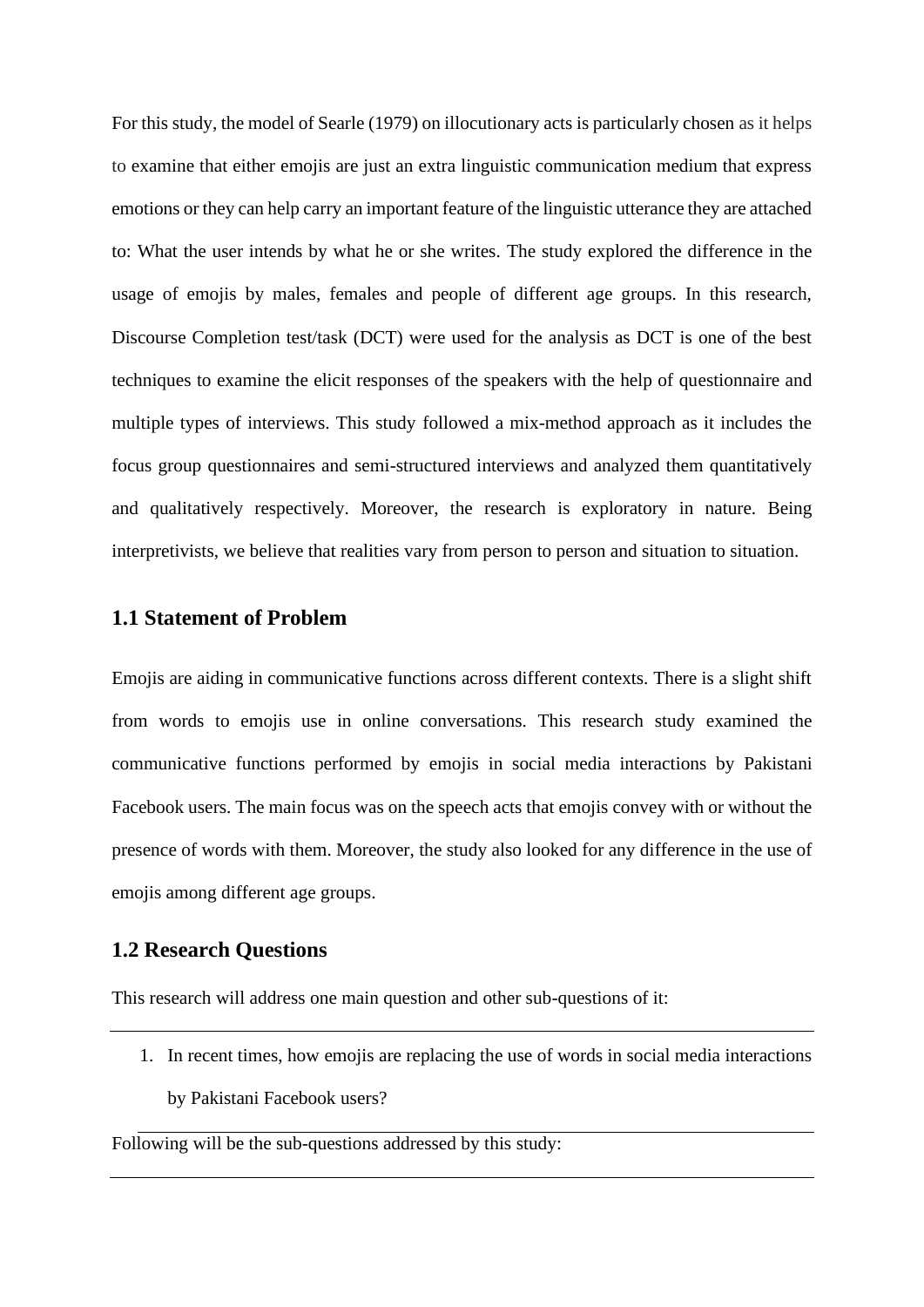- i. Which speech acts are performed by the emojis in social media interactions by Pakistani Facebook users?
- ii. Instead of words, how do emojis perform those speech acts in social media conversation?
- iii. How usage of emojis vary among people of different age groups in social media conversations?

# **1.3 Research objectives**

The study looked for language change i.e. the replacement of word via emojis on social media interactions in Pakistani context. This was further explored with the help of following objectives:

- 1. To investigate the type of speech acts performed by emojis in social media interactions by Pakistani Facebook users
- 2. To explore the way these speech acts are performed by emojis, instead of words, in Facebook conversations

3. To identify the difference in the usage of emojis among people of different age groups

# **1.4 Significance of the Study**

Emojis play a significant role in online conversations nowadays. This study is a good contribution in the field of linguistics as it would help to understand the language change occurring through emojis. It helps in making language experts cognizant about the communicative functions being performed by emojis. In addition to that, the study aids in understanding the difference in the use of emojis by males, females and different age group people.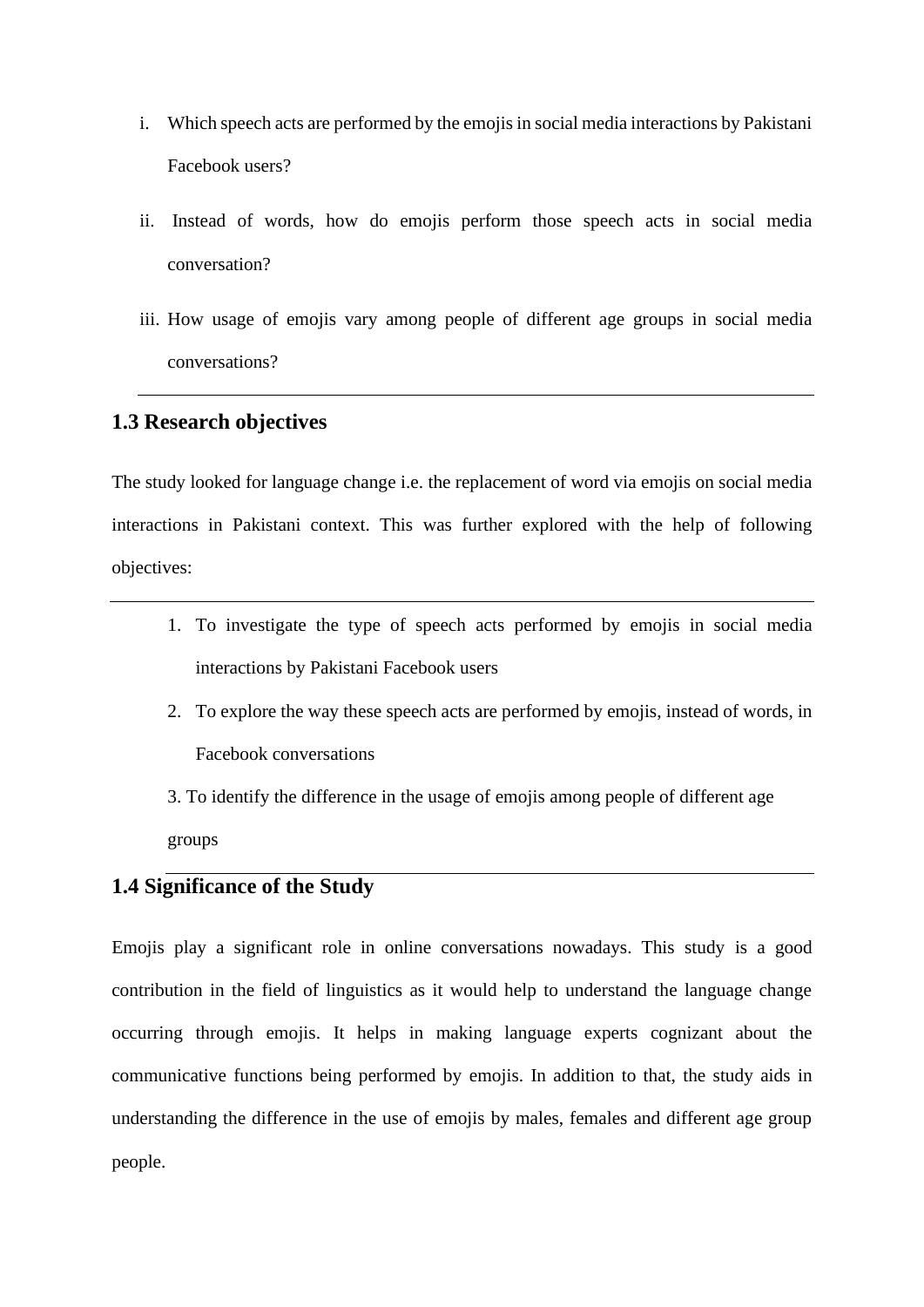# **LITERATURE REVIEW**

### **2.1 Research on Emojis**

In use of emoticons on the basis of gender difference are explicitly examined by Chris Fullwood (2007), where Witmer & Katzman (1997) tried to find if gender can be identified through a CMC message (Witmer & Katzman, 1997). In a research study conducted by Chen et al., (2017), 183 countries were examined with respect to the use of emojis. The result showed that there exists a significant difference in the usage of emojis between the genders. Women in one way or the other express their feelings better with the help of these non-verbal cues (Chen, et al., 2017). Also, females use one or multiple emojis in a text however, males make use of multiple emojis in text. Both genders preferred different kinds of emojis. For instance, male users employ heart- relayed emojis more while female users use face-related emojis in a large amount. In addition to that, the usage of emojis is affected by varying scenarios in CMC for boy males and females i.e. males use emojis more in private conversations while females also use Emojis in a regular fashion on the public communication platforms such as Twitter. The sentiment expressed by emojis may differ between males and females for a particular time, such as weekdays, weekends, and festivals (Chen et al., 2017). In another study Wolf (2000) noted that when males are interacting with females, they try to adopt the standard of females while expressing more emotions (Wolf, 2000). Also, men and women practice the use of emoticons for diverse purposes. Females use emoticons while they are interacting in a humorous way while males use emoticons in a teasing or sarcastic manner (Wolf, 2000).

In a study conducted on Omani males and females during conversations between their friends and relatives regarding emojis use on the application WhatsApp, Al Rashdi noted that certain emojis were reflecting in the group of males and others were more frequent among the members of female group thus indicating gender differences (Al Rashdi, 2015). Also, according to Al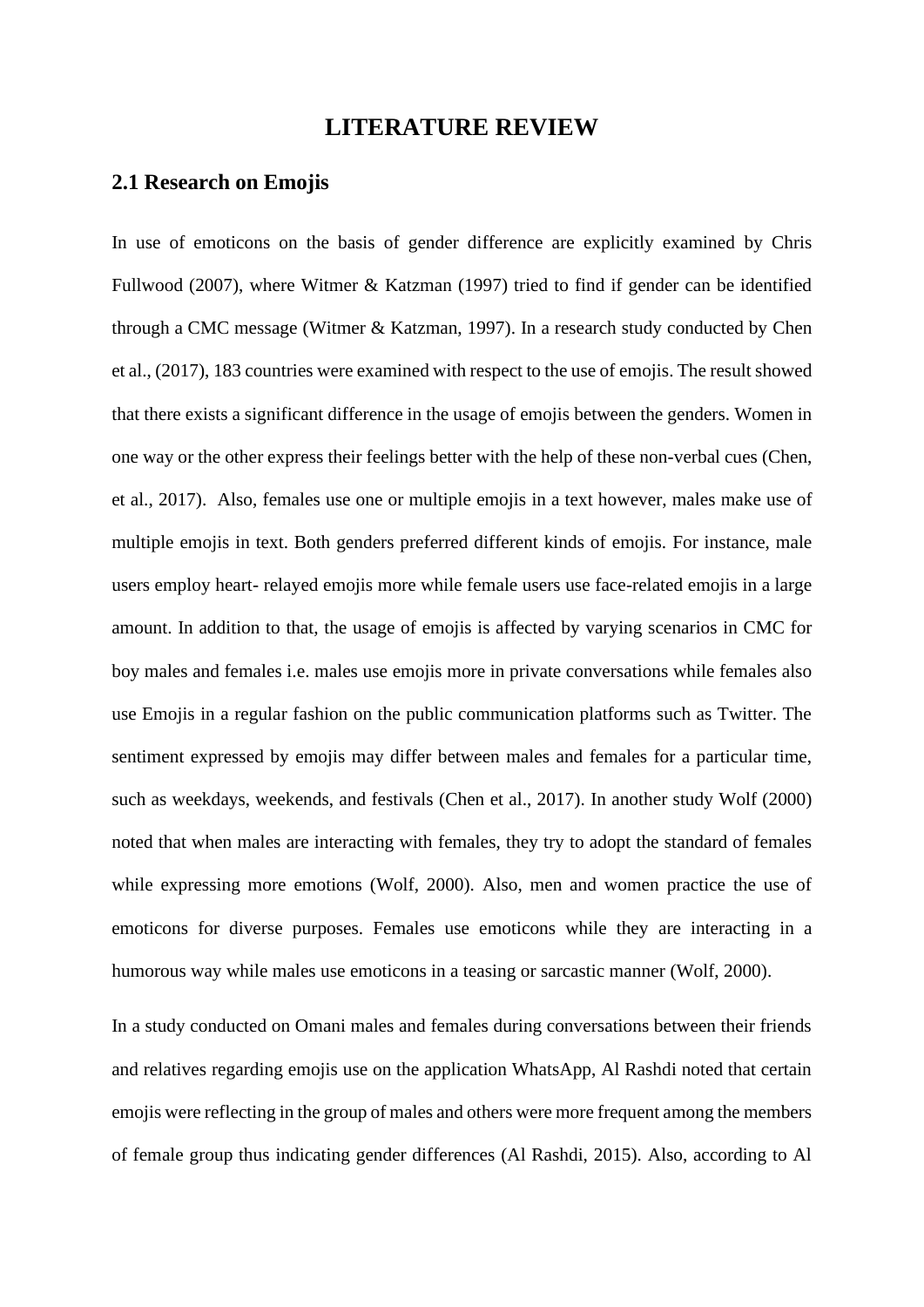Rashdi (2015), Emojis not only represent sentiments and emotions but also act as substitution of lexical items, contextualization cues and indexical signs. The study also describes that how through constant repletion over a certain period of time, a specific emojis takes on the meaning which it might not have in any other situation or context but the app in which it is being used; in this case: WhatsApp (Al Rashdi, 2015). On the other hand, Tandyonomanu & Tsuroyya (2018) argue that emojis act as a complement for nonverbal cues in face to face communication rather than as a substitute since face to face is the most ideal interaction. In another study by Gullberg (2016), it is stated that emojis prevent the misunderstandings conveyed in the written texts because emojis are pictures, and as such, their functions and interpretations can be far more varied than that of a lexeme.

In a study, Stark and Crawford argued that emojis appear in daily use on social media, are representative of society, culture and economic scenarios (Stark & Crawford, 2015). They also examined emojis as social, cultural and historical objects and as an example of technical standardization. According to Stark and Crawford (2015), emojis are representatives of emotional data of large interest to the digital economy, and they continue to act as signifiers of affective meaning. While Wicke (2017) states that the basic purpose behind the invention of emojis was the annotation of an emotional intention which is an addition to any type of written text. Emojis can connote and denote ideas in written scripts. Also, emojis act as ideographic and phonographic signs (Wicke, 2017). The study also relates semiotic emojis in Saussurian terms as in any written language the word "house" has to be written, there will be a concept or mental image of that word in reader's mind. A signified concept i.e. the mental image of the house and signifier i.e. the house itself will be combined in the emojis picture of the house.

According to Brisson (2015), emojis are themselves the representatives of multiple emotional reactions. "Each emojis is similar to a logograph, as they can represent a singular word or morpheme" (Brisson, 2015). Tatman (2016) as cited in Wicke (2017) is quite a similar study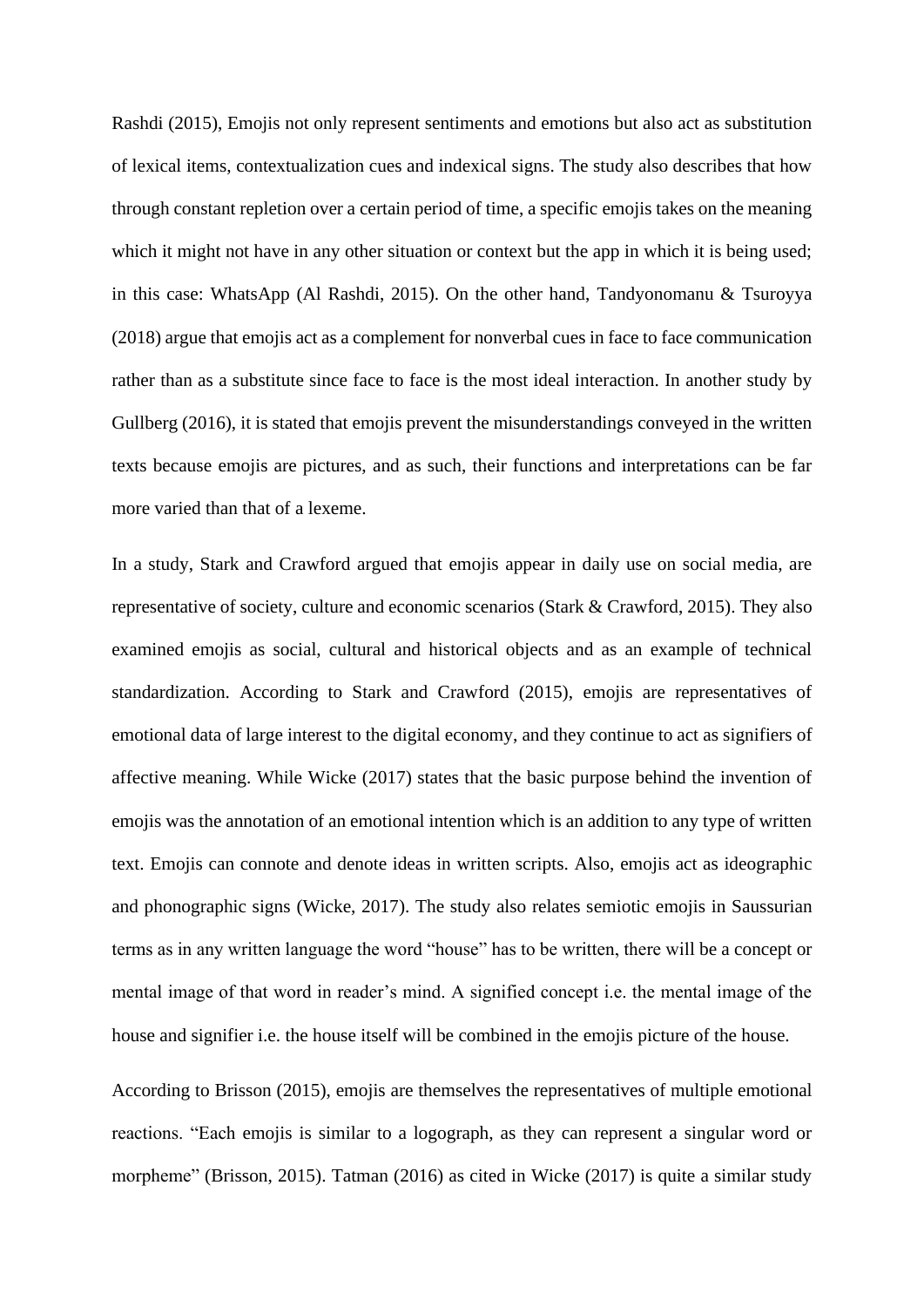in which Tatman (2016) states that there may not be an exact same syntax in the usage of emojis as there is in the language but, for sure, it is not something entirely in random order (Tatman, 2016).

The increase in the use of emojis, the digital pictures which can represent a feeling or a word in an email or a text, and the fact that they could be string together in a row to make a sentence with full and real meaning brings a question of whether there is a possibility that they create a new language amongst technologically savvy youth and are devaluing the existing language (Alshenqeeti, 2016). Also, there is a further depth to the use of emojis which suggests that they are returning language to a very early stage of human communication (Alshenqeeti, 2016). There are also signs that emojis may be gender-specific or culture-specific which indicates that women use more emojis as compared to men in order to express their feelings.

They also indicate that age is of less indication of technological capability and awareness. Emojis appear to be fulfilling the need of adding non-verbal cues in the digital communication. Moreover, emojis are devices which are used for demonstrating feelings, emotions, intent and one that are usually presented with the help of non-verbal cues in normal personal communications but are not attained in digital messages (Alshenqeeti, 2016). There are universal meanings to emojis. It suggests that emojis may be in one way or the other be able to contribute to rise the cross-cultural communication clarity (Alshenqeeti, 2016).

In addition to that Andoroutsopoulos (2011), states that some scholars viewed CMC as chunk of a 'general tendency for writing to become a transcription of speech'. In a way, the written discourse is a reflection of spoken one. The absence of facial expressions is compensated with the help of keyboard and typeface. The other compensation devices were, emoticons, abbreviations that express different types of laughter, imitations of expressive prosody by repetition of punctuations and letters. She also introduced linguistic economy as a third theme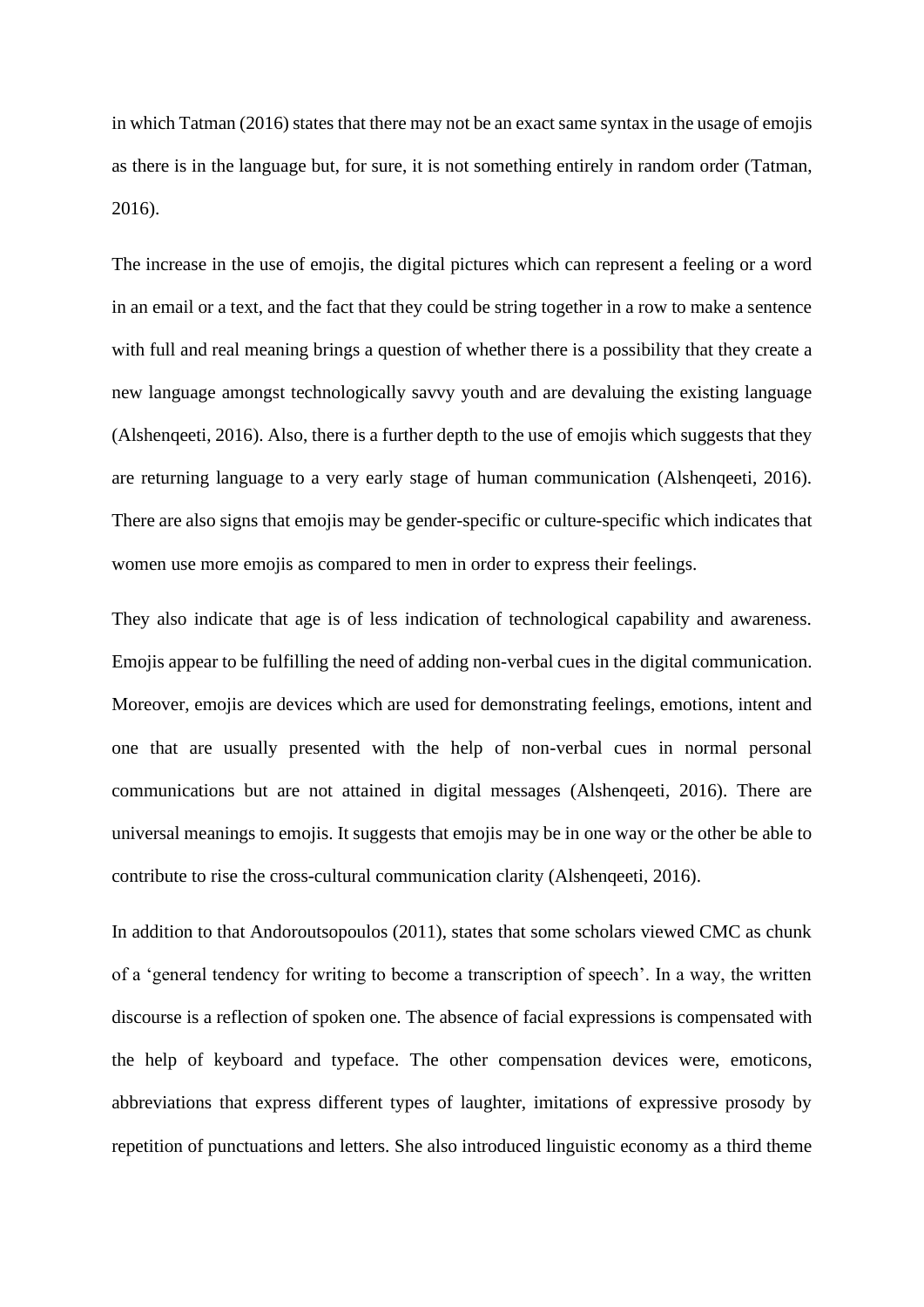that includes any strategy of shortening the form of message (Androutsopoulos, 2011). She added that CMC created an urge to make written communication appropriate for social interactions. The three themes suggested earlier regarding innovation may be viewed as responses for the said need. Three themes include orality, semiotic compensation and economy.

Owing to the fundamental incentive of growing and condensing information, emojis may add to a generational decrease in the vocabulary of young people (Wilson & Gove, 1999) that is, the current generation is becoming less expressive in text. On the other hand, Tagg (2012) states that it is not true because there exist many other examples of generations who used compressed writing (i.e. telegrams and postcards), which never affect their vocabulary.

Moreover, Tuttle (2015) claims that the standards of general public writing are relatively increased. Nonetheless, according to Tagg (2012), there exists a connection between language and how society values technology. She further argues that this link is altered through the way writing and technology are utilized (Tagg, 2012).

# **2.2 Speech Act Theory**

Speech act hypothesis gives us a method for burrowing underneath the surface of talk and setting up the capacity of what is said by Cook (1992). The speech act theory springs from the basic idea that in saying something a speaker is performing a social action, a "speech act". Speech act Theory endeavors to clarify how speakers utilize language to achieve planned activities and how listeners derive proposed significance frame what is said. Despite the fact that discourse demonstration ponders are currently viewed as a sub-teach of multifaceted pragmatics, they really take their root in the reasoning of dialect. It was for a really long time the presumption of rationalists that the matter of an 'announcement' must be to 'depict' some situation, or to 'express some reality', which it must do either genuinely or erroneously.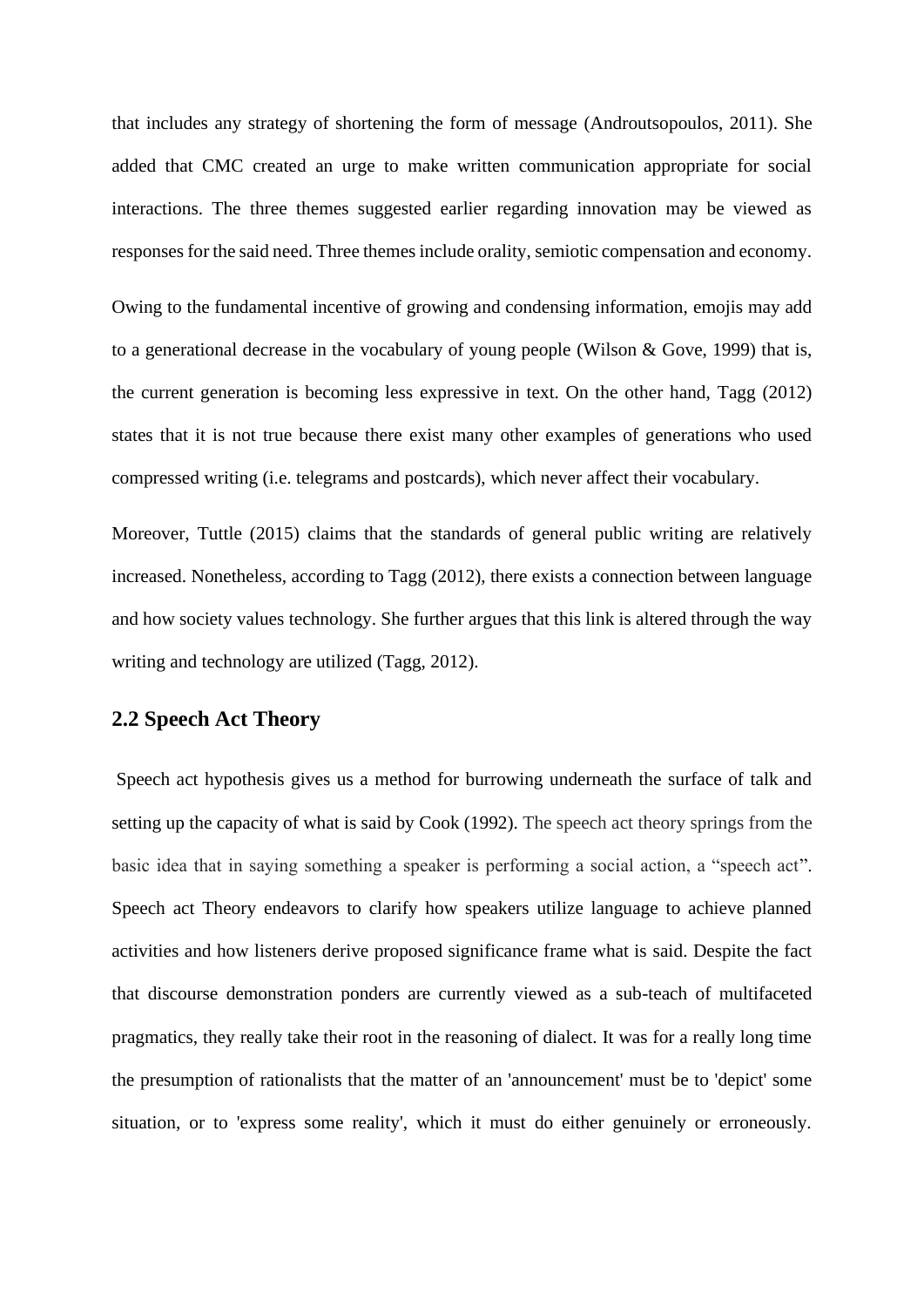Numerous things, which would once have been acknowledged without question as 'statements' by the two scholars and grammarians have been examined with new care (Austin, 1962, p.1).

According to Thomas (1995), there exists a relationship between the linguistic form and communicative functions. These forms are capable of serving and the settings or contexts in which these linguistic forms can have those communicative functions (Thomas, 1995).

In a book by Kaburise (2011), the term "functions of language" is used in accordance with speech act theory, in which functions are equaled to the intention and meaning of the speaker (Kaburise, 2011). A speech act analysis is centered on the idea that utterances are made for certain functions and that a specific structural arrangement of components is necessary to articulate those functions. What constitutes pragmatics is an open question, but it seems to agree that pragmatics is a system of rules that defines the relation of meaning to the context in which it occurs, that is, it matches functions with particular language choices context. A pragmatic investigation is a combination of syntactic / semantic inquiry and study of meaning in relation to language situations. The pragmatic analysis deals more with the meaning of the utterance than with the meaning of the sentence (Kaburise, 2011).

The use of emojis is increasing day by day, up till now, they are not being examined with respect to the communicative functions they perform on Facebook. In this study, Emojis will be analyzed with the help of speech acts as they perform in social media interaction (Facebook).

# **RESEARCH METHODOLOGY**

### **3.1 Theoretical Framework**

For this research study, Speech act theory was applied since the researchers were looking for the communicative functions performed by emojis in daily communication on Facebook. Speech act theory states that while speaking, the speaker is performing some action. The basic idea behind speech act theory is that while speaking something, a speaker is performing a social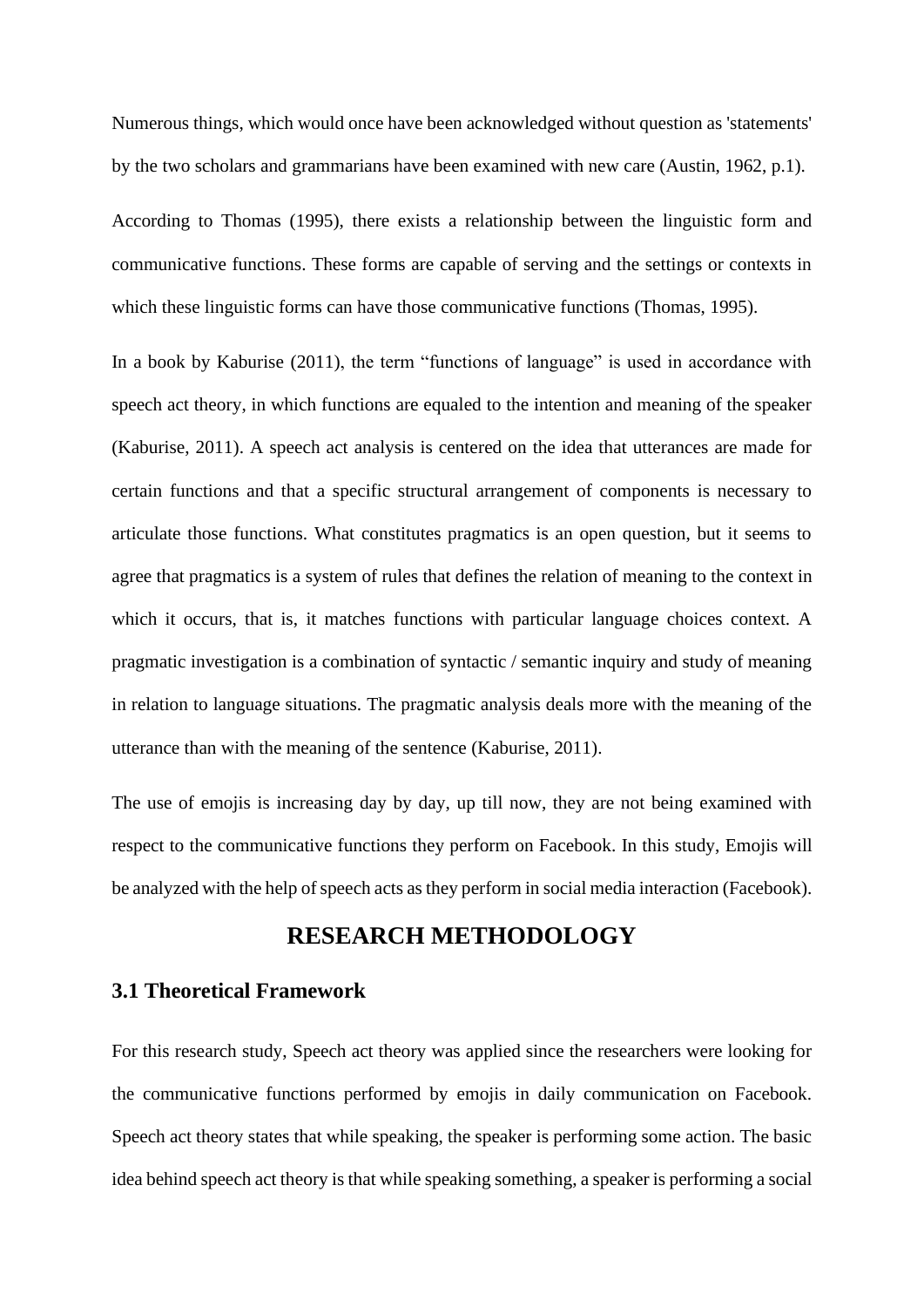action named as "speech act". The philosophical origin of the theory has been in Austin (1962), he examined different types of utterances as "performatives" and "constatives". As Austin (1962) said that constatives are only descriptive phrases that can either be true or false e.g. "it is hot in here" while performatives are phrases that realize a social act e.g. "I hereby pronounce you husband and wife". Communicative functions will be analyzed by using speech act theory. Speech act theory was given by J. Austin in 1962 and it says that it is astonishing to consider that there are a lot many things that we do just because we utter it (Austin, 1962).

Austin further argued that by distinguishing a full group of senses which indicates of "doing something" which are included "together when we say, what is obvious, that to say something is in the full normal sense to do something-which includes the utterance of certain noises, the utterance of certain words in a certain construction, and the utterance of them with a certain 'meaning' in the favorite philosophical sense of that word, i.e. with a certain sense and with a certain reference" (Austin, 1962). Moving further, Austin said that there are very different functions performed by the way we use speech. It makes bigger changes in our acts as well that how do we "use" it, in what way and in which sense. It creates a big difference if we are advising someone or just suggesting, or actually ordering, either we were strictly promising or only announcing a vague intention, and so on. The analysis of illocutionary acts performed through linguistic utterances (also called the illocutionary force of these utterances) was further developed by Searle (1969; 1979).

According to Smith (2003), Searle's study regarding language and speech acts comprises of an initial step in a prolonged journey of social, mental, institutional reality, the self and the free will. In the study of speech acts, he has a grasp with the facts of language- with referring, predictions and acts related to questioning, stating, promising and commanding. Searle (1979) basically extended the idea of illocutionary acts in his own way. Searle offers an altered classification of speech acts which rests on a distinction between two "directions of fit";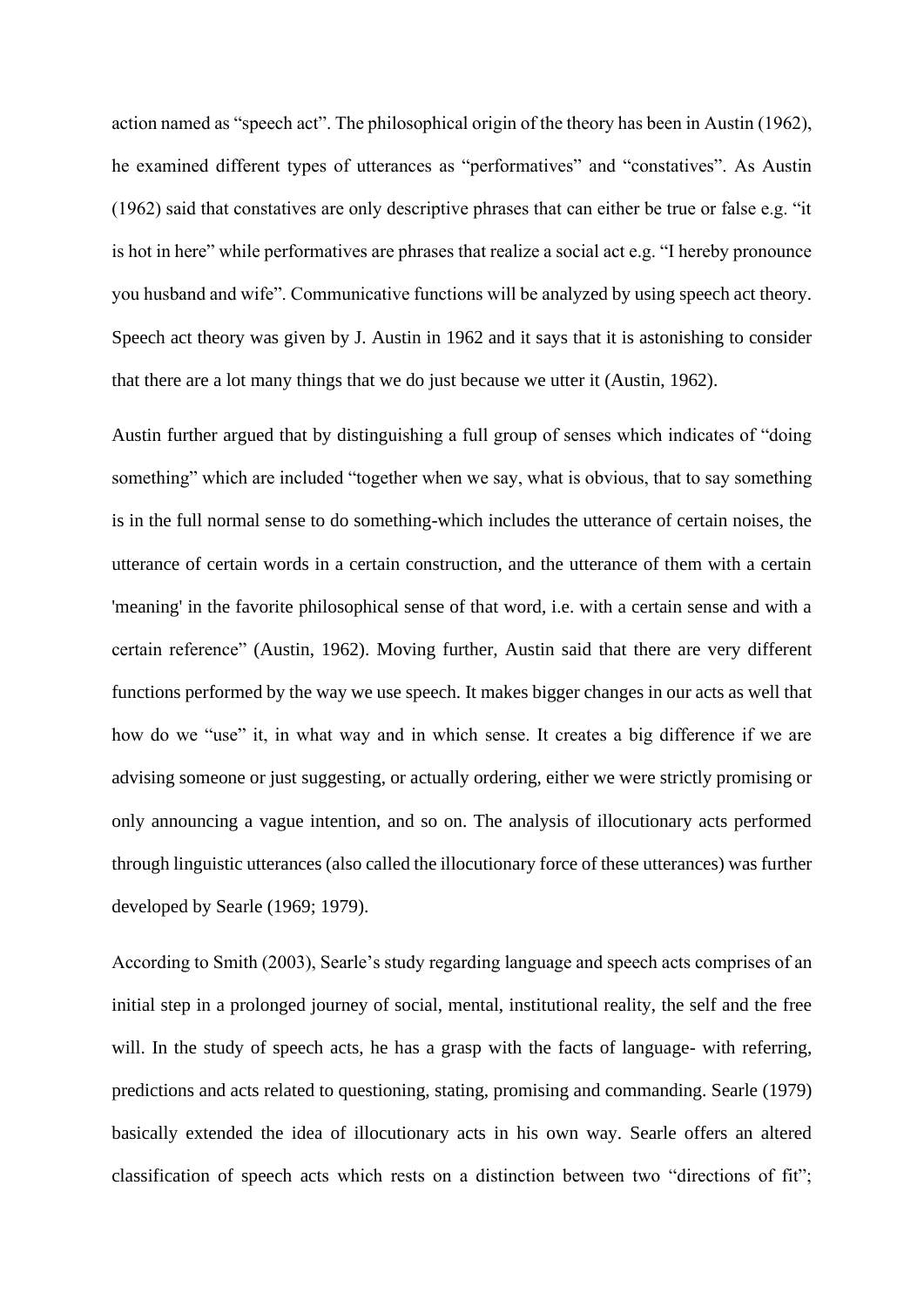language and reality, from word to world and from world to word in "A Taxonomy of illocutionary Acts" (Smith, 2003).

Searle's classification is as follows:

- 1. Representatives: statements, asserting, concluding, claims, hypothesis, suggestions, descriptions etc.
- 2. Directives: commands, requests, entreaties, challenges, invitations, orders, summons, dares.
- 3. Commisives: promises, threatening, offering, oaths, pledges, vows.
- 4. Expressives: congratulating, apologizing, condolences, welcoming, thanking, greetings.
- 5. Declaratives: appointing, baptizing, marrying, blessings, firings, arrests, juridical speech acts such as sentencings, declaring a mistrial etc.

According to another theory presented by Dresner & Herring (2010), they state that smileys/ emojis function as illocutionary force. While briefly outlining the speech act theory, they explained that smileys are a source to present illocutionary force. They also drew parallels between punctuation marks and emoticons/smileys. According to Dresner and Herring, many times, it is observed that smileys are not just sign of emotions rather they are the indicators of illocutionary force of the text with which they are attached to (Dresner & Herring, 2010). They aid in conveying speech act with the help of their use. This use of smileys not only add to the locution (the propositional content) of language being used but also play a role as an important linguistics emotion indicator (Dresner & Herring, 2010).

According to their analysis, these smileys perform the same function as the punctuation marks do. They enhance the meaning of a text. Thus, falling into the category of linguistics. Emoticons are giving a pragmatic meaning just as the words do. Dresner and Herring also build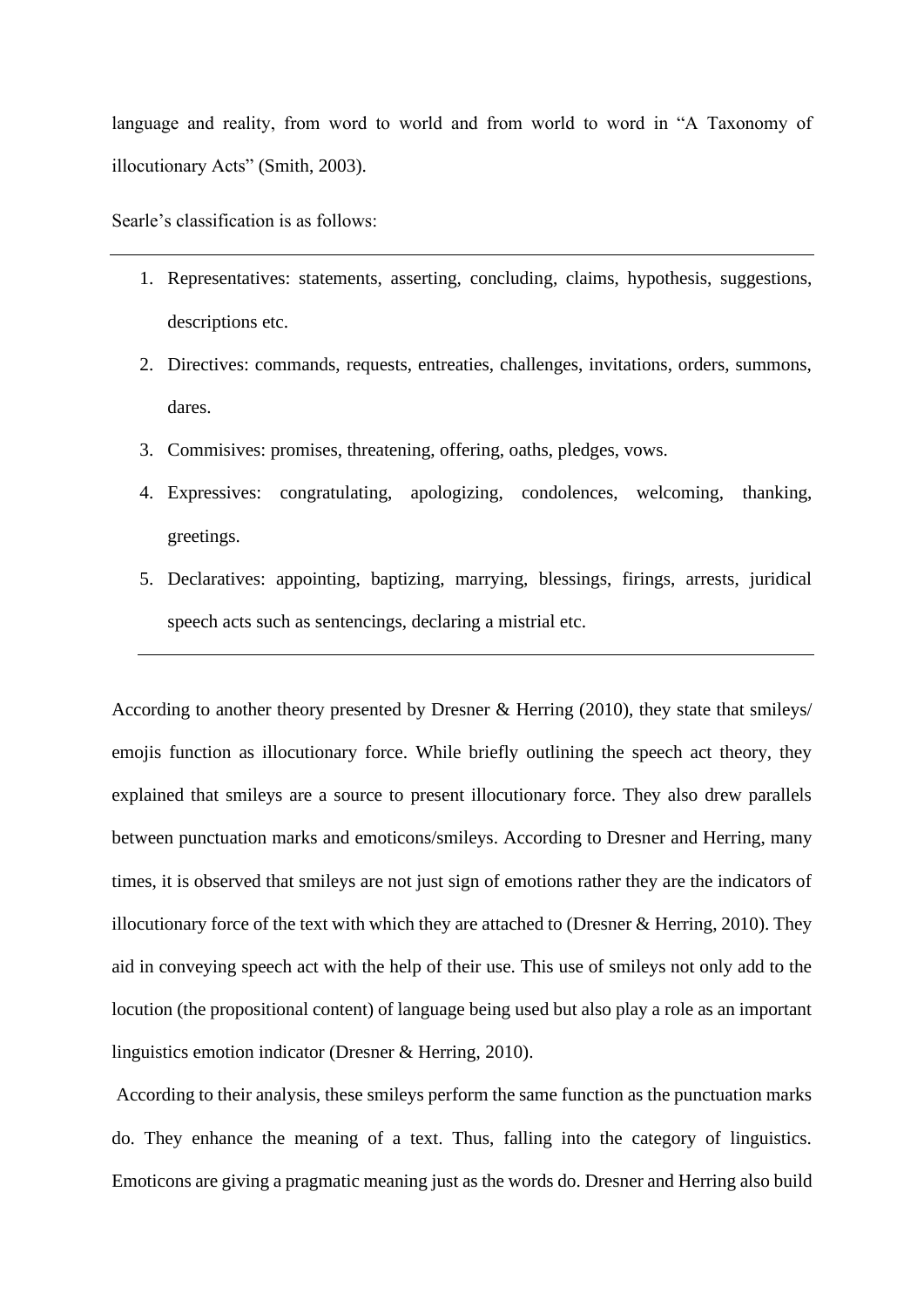that smileys are not necessarily always express emotive functions but also their meanings are tied to language itself (Dresner & Herring, 2010).

In this research study, we used Searle's classified speech acts since they provide a wider and explicit range of speech acts. His classification made the distinctions easy. We also employed Dresner and Herring's theory about the indication of emojis as illocutionary forces. For analyzing the data collected from Facebook, these speech acts were helpful.

# **3.2 Methodology**

It is a case study in Pakistani context related to the use of emojis in daily instant communication on the social media platform "Facebook". The nature of this study is exploratory as this study tends to explore the language change and communicative purposes performed by emojis on Facebook.

To examine the use of emojis on Facebook through the statistics taken by the questionnaire a mixed method approach i.e. an amalgam of both qualitative and quantitative methods will be used in this research study. McKim (2017) quoted Creswell & Clark (2007) that selecting mix methods research is advantageous because it combines the strengths of each methodology and reduces the weaknesses (McKim, 2017). Creswell (1994) described the three categories of mix methods approach: triangulation design, explanatory design and exploratory design.

To investigate the research theme triangulation method was used which consists of questionnaire and focus group interviews. To examine the use of emojis among different age groups and genders one method cannot provide absolute certainty. The questionnaires present adequate empirical evidence about research issues and the information collected from focus groups is used to reflect profoundly on those themes.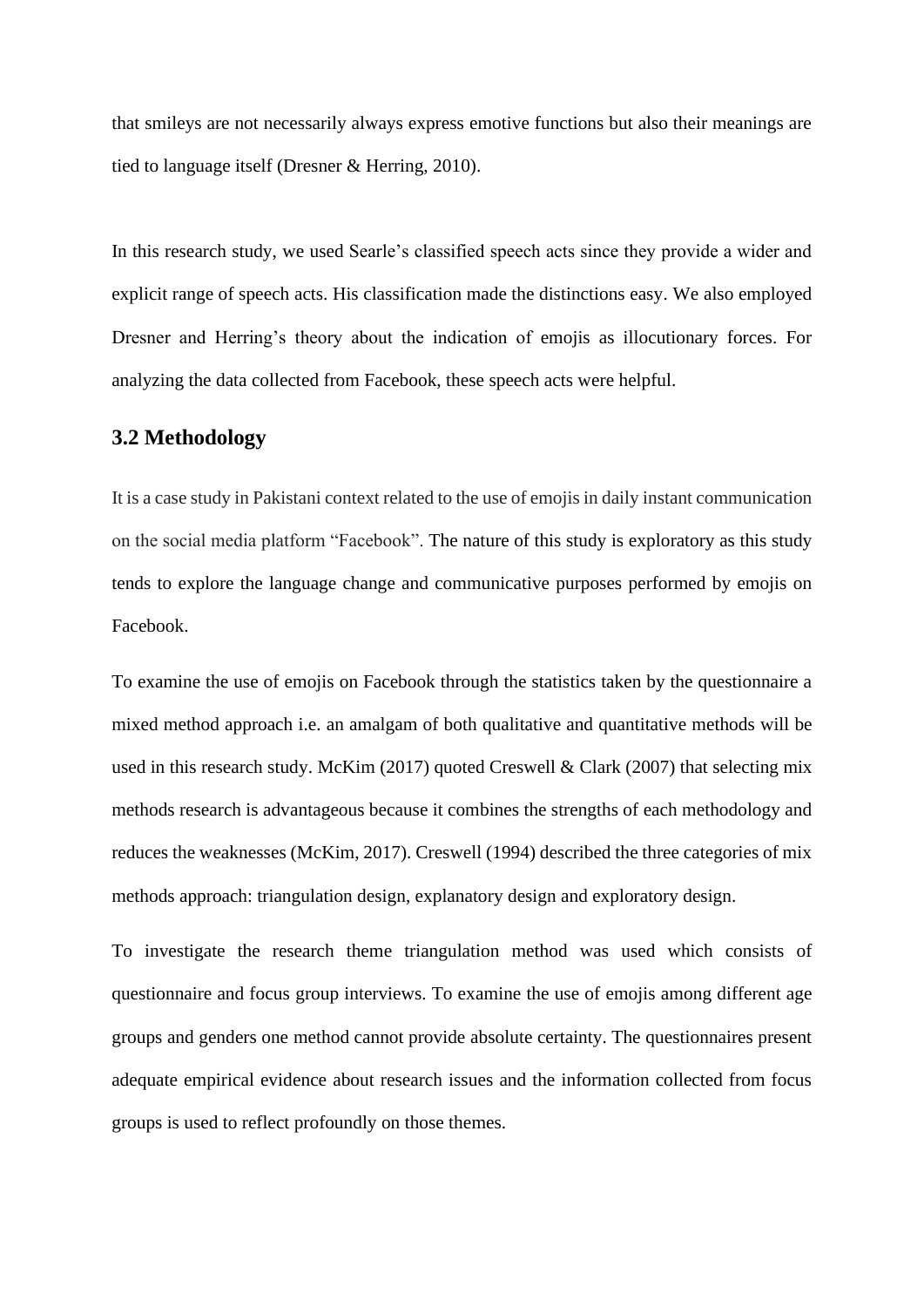There were two focused (closed-in which only participants can see the activities) groups of both young and aged people in which DCT (Discourse Completion Task) was used to get the elicit responses of various scenarios presented to the participants (O'Keeffe, Clancy, & Adolphs, 2011). The DCT sample contained random questions about daily life like politics, religion, media etc. on which the participants responded in the comments section. DCT is one of the most used techniques to get elicit responses from participants. It includes many methods for collecting data but for inter-language studies it mainly deals with; role playing, questionnaire (interviews) and corpus-based data. We asked different questions in the posts and the participants (total 40) responded in the comment section, which was actually the data. For this study, DCT questionnaire helped in getting the responses and the data collected became more reliable with the help of semi structure interviews. Random sampling technique was used for semi-structure interviews.

### **3.3 Research Design**

Being interpretivists, we examined the new rising phenomenon through the use of emojis. It is an in-depth study of the usage of emojis on Facebook and we, as researchers, applied Discourse completion task (DCT). This research is exploratory in nature because quantitative data extends qualitative data as it is helpful to explore the language change and communicative purposes performed by emojis on Facebook. To illustrate the meaning of each emojis, a book named "Semiotics of Emojis, The Rise of Visual Language in the Age of the Internet" was being utilized. In this book, the writer explained the meanings of emojis. These meanings, however, can be changed with respect to culture, situation, gender, time and many other factors. Creswell (1994) defined exploratory design that in first phase of this design qualitative data is collected and its findings are used in quantitative data which further assisted in qualitative data analysis.

# **3.4 The Data and Data Collection**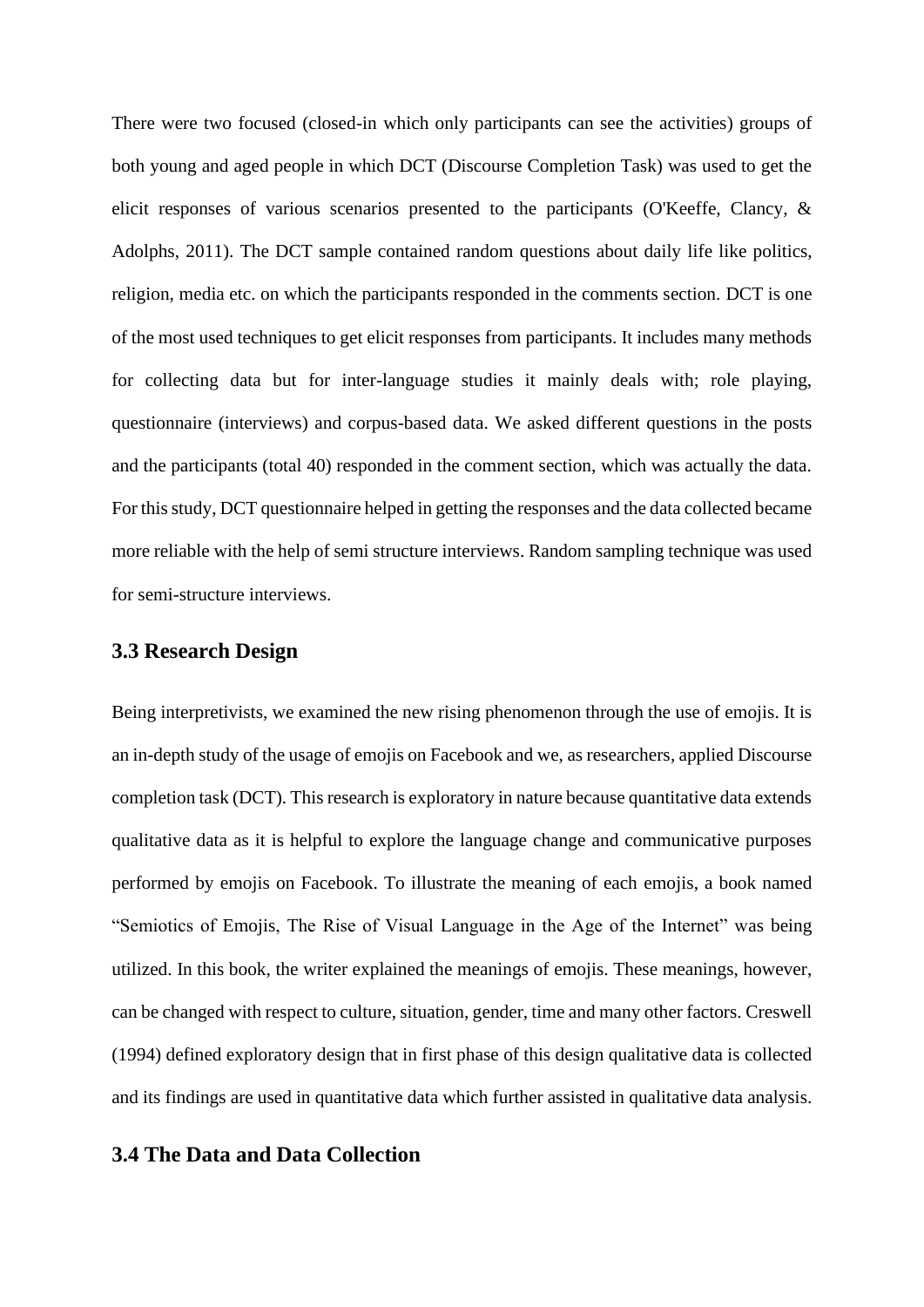For this study, we took participants from Air and Numl University specifically as they are in the capital of the country and people from all over the country come and study here. The universities reside in the premises of Islamabad which made the data collection convenient. For the study, both males and females were included flowing the age group between 18-60 years. The major criterion for their selection was if they use Facebook on regular basis and also if they were willing to participate in the project. (Dresner & Herring, 2010) The participants of the study included all the members of focused groups. These members were the students and faculty members of Air and Numl University. There were DCT questionnaires that were posted in the focus group for collection of data and semi structure interviews aided in strengthening the arguments. For data collection, we use our own Facebook accounts for making closed groups of both male and female participants.

# **3.5 Data analysis procedure**

For the data analysis of this research study, speech act theory (Searle's classification, 1979) was utilized to observe the illocutionary forces exerted by emojis in daily communication of Facebook. Communicative functions performed by emojis were analyzed through speech act theory while the responses of questionnaire were analyzed by using Discourse Completion Task (DCT). There were 200 screenshots of the data collected on Facebook, 100 from each group, younger and aged. We applied Danesi (2016) concept of semiotics of Emojis, Dresner and Herrings (2010) concept of "illocutionary force" exerted by emojis and the classification of speech acts by Searle's (1979) in order to check the influence of emojis in daily communication on Facebook.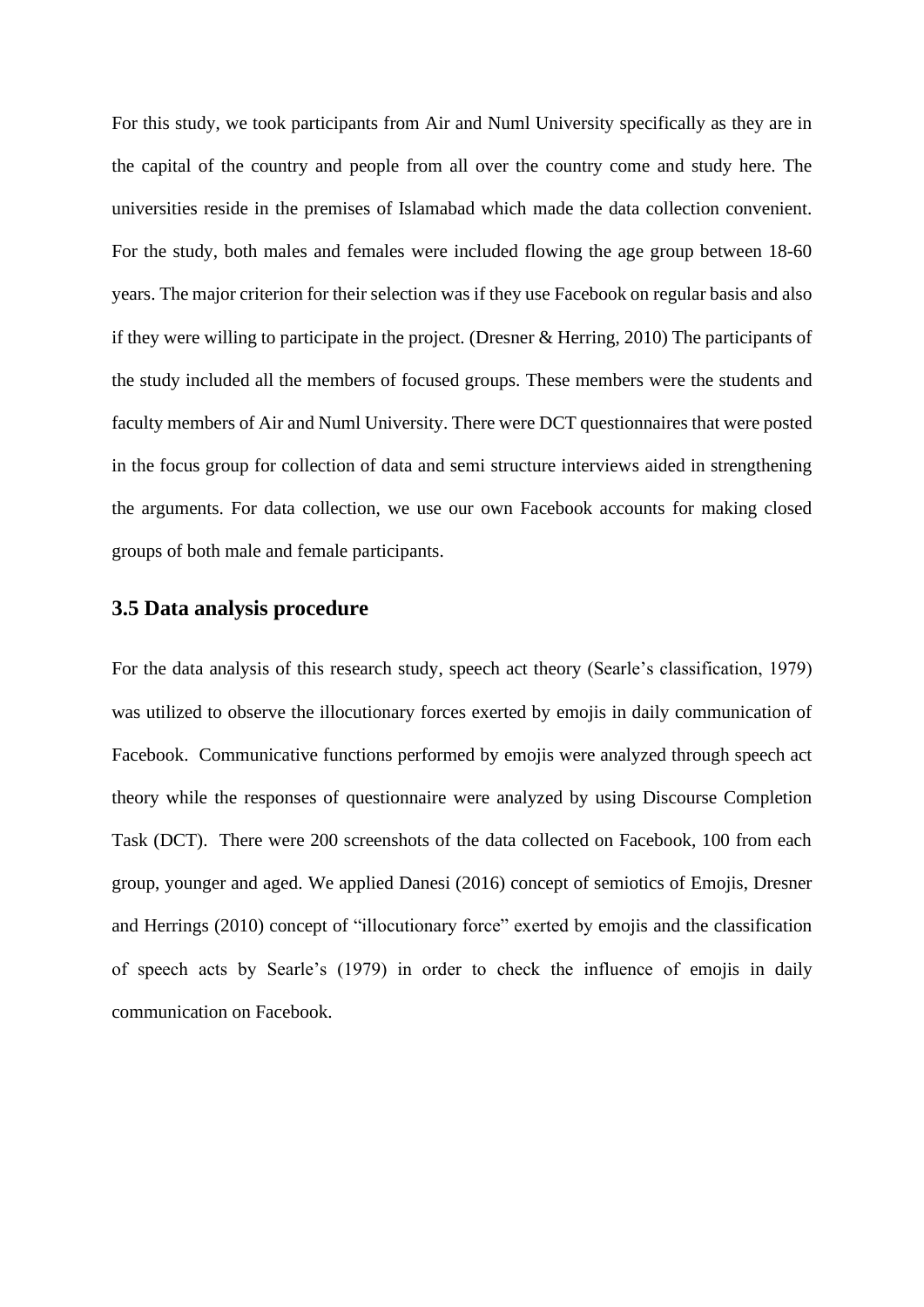# **DATA ANALYSIS**

In this research study, the researchers analyzed the comments gathered on the responses of DCT questions and assessed the semi-structure interviews taken form the participants. The researchers post various kinds of questions on the page of the Facebook research group and the participants responded the answers in the comments section. It has been observed that there are a few specific themes on which emojis work the most and they include; laughter, anger, support/approval, love, disagreement, hatred.

There were 271 comments on 12 posts in total. From these 12 posts, 6 posts were in the elder research participants group and the other 6 were in the younger participants group. Among these comments, 151 comments were from the younger participants and 120 were from the aged participants since they rarely involve in the Facebook interactions as compared to the new generation.

# **4.1 Analysis of the comments from young participants:**

In 151 comments, the participants used 459 emojis of different categories including smileys, animal emojis, body parts emojis, object emojis, heart emojis etc. Given below are the statistics of these emojis.

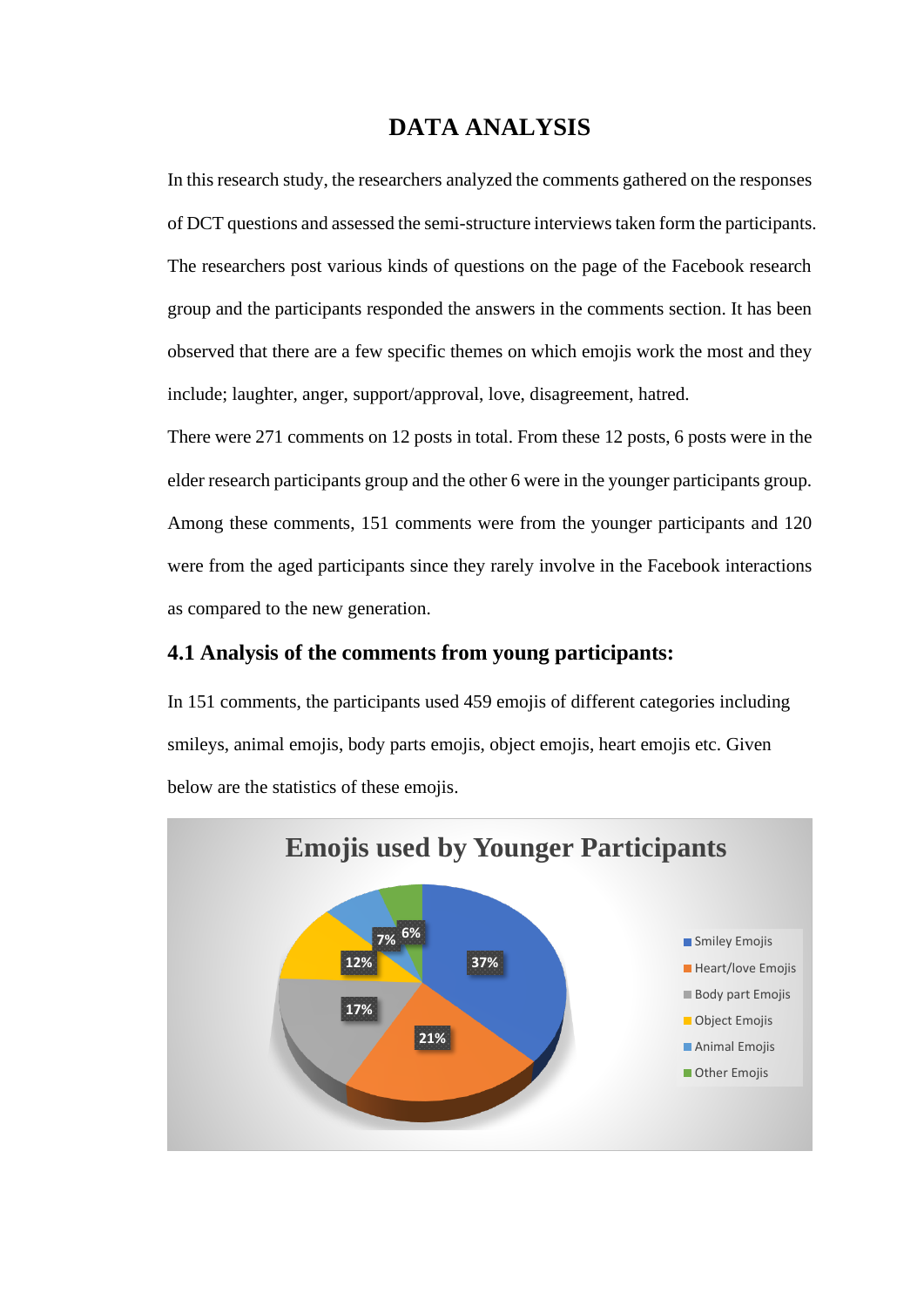Among the most used smiley emojis the two frequently used were the "Face with Tears of Joy" and the "Red Heart emojis". Given below are the examples from the collected data.

# **Emojis: Face with Tears of Joy**



As described above, one of the most used smileys included the "Face with Tears of Joy" which normally people use when they are replacing the facial expressions of laughing (Danesi,2017). This emojis is performing "Emotive Function" in the written communication and makes the conversation pragmatically competent. Many a times this emojis is also used to perform "Phatic Function" in the written communication i.e. "Silence Avoidance". While in an ongoing conversation, when an interlocuter wants to stable the pace of a conversation, he/she uses various silence avoidance techniques such as asking about the weather or talking about the political scenarios in the country. In the written communication on digital media, these silence avoidance techniques are used with the help of emojis. Some of the examples used in the data are described below.

The emojis of "Face with Tears of Joy" has been used to convey laughter, seemingly replacing the text-message abbreviation "lol" (laugh out loud) in majority of the communication. It is used commonly in response to a joke or a funny situation (Danesi,2017). Since it is expressing an emotion, so it falls under the category of "Expressive" acts in the taxonomy of Searle (1979). As argued by Dresner and Herring (2010), it is projecting an illocutionary force of happiness, given below is an example.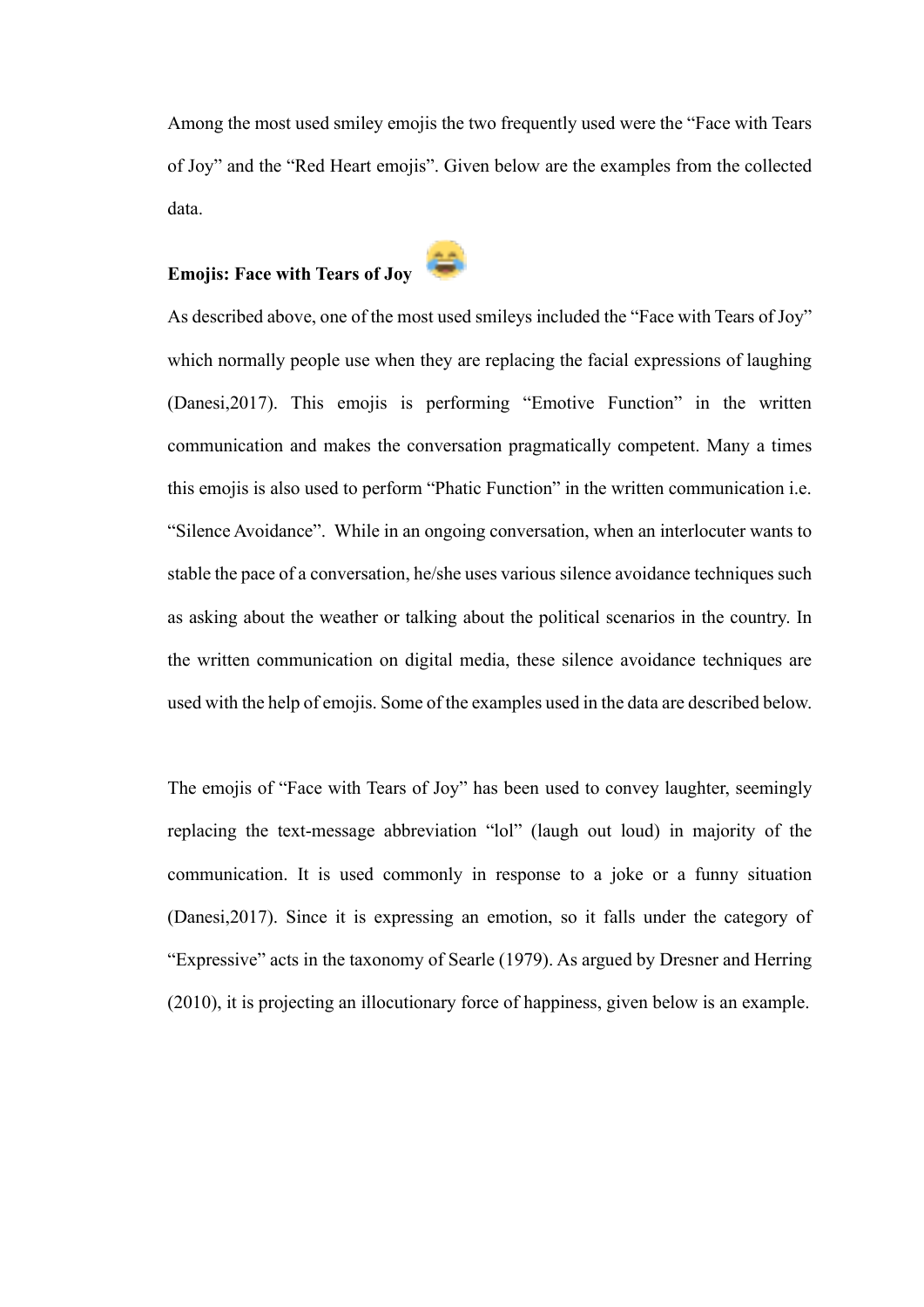

The collected data has shown many patterns in the usage of emojis falling under various categories of speech acts. Emojis portray diverse communicative functions in the written communication on Facebook. With or without the help of words, emojis convey full meaning in the written discourse. Following are some of the examples from the data.

# **Example # 1**

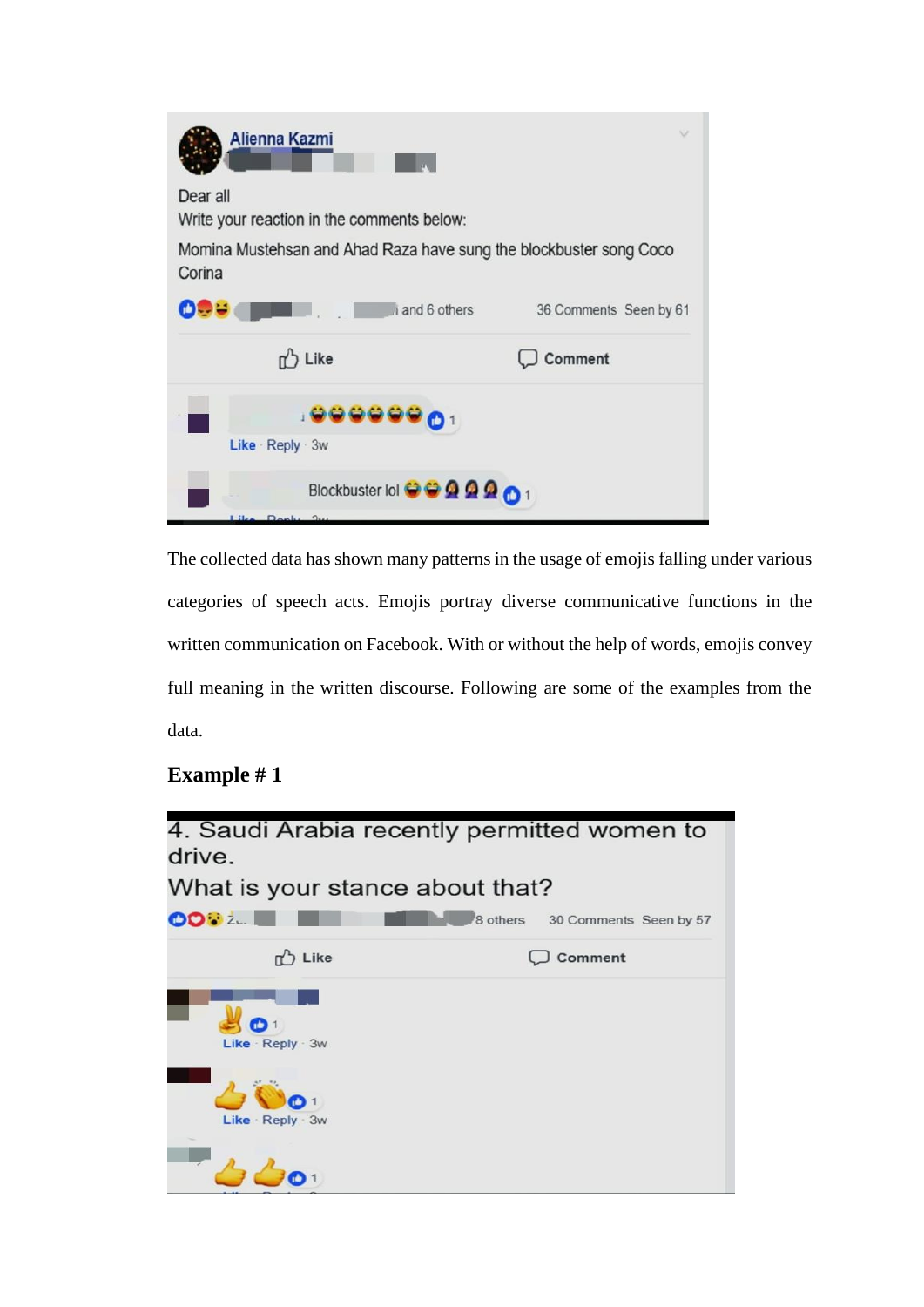### **Emojis: Clapping and Open Hands Emojis**

The other most used emojis include the Clapping as a sign of approval or praise projecting the illocutionary force of appreciation. The Open hands have a wide array of semantic connotations from agreement to a prayerful meaning (Danesi, 2017). According to Searle's (1979) taxonomy it constitutes of expressive and representative acts, given below is an example.

# **Example # 2:**



# • **Emojis: Laughing Dog (**Danesi,2017)

Illocutionary force of conveying loud laughter on the current situation is projected by this emojis. It is often used to replace the phrase "ha-ha-ha" for laughter. Many a times, it is performing "phatic function" of silence avoidance in a conversation, especially when one doesn't want to express his/her comments on a certain type of joke. It falls under the category of expressive act (Searle, 1979).

• **Emojis: Sadness (**Danesi,2017)

While engaging in a conversation about something unhappy or any other miserable conditions, interlocuters often use "sad" emojis in order to convey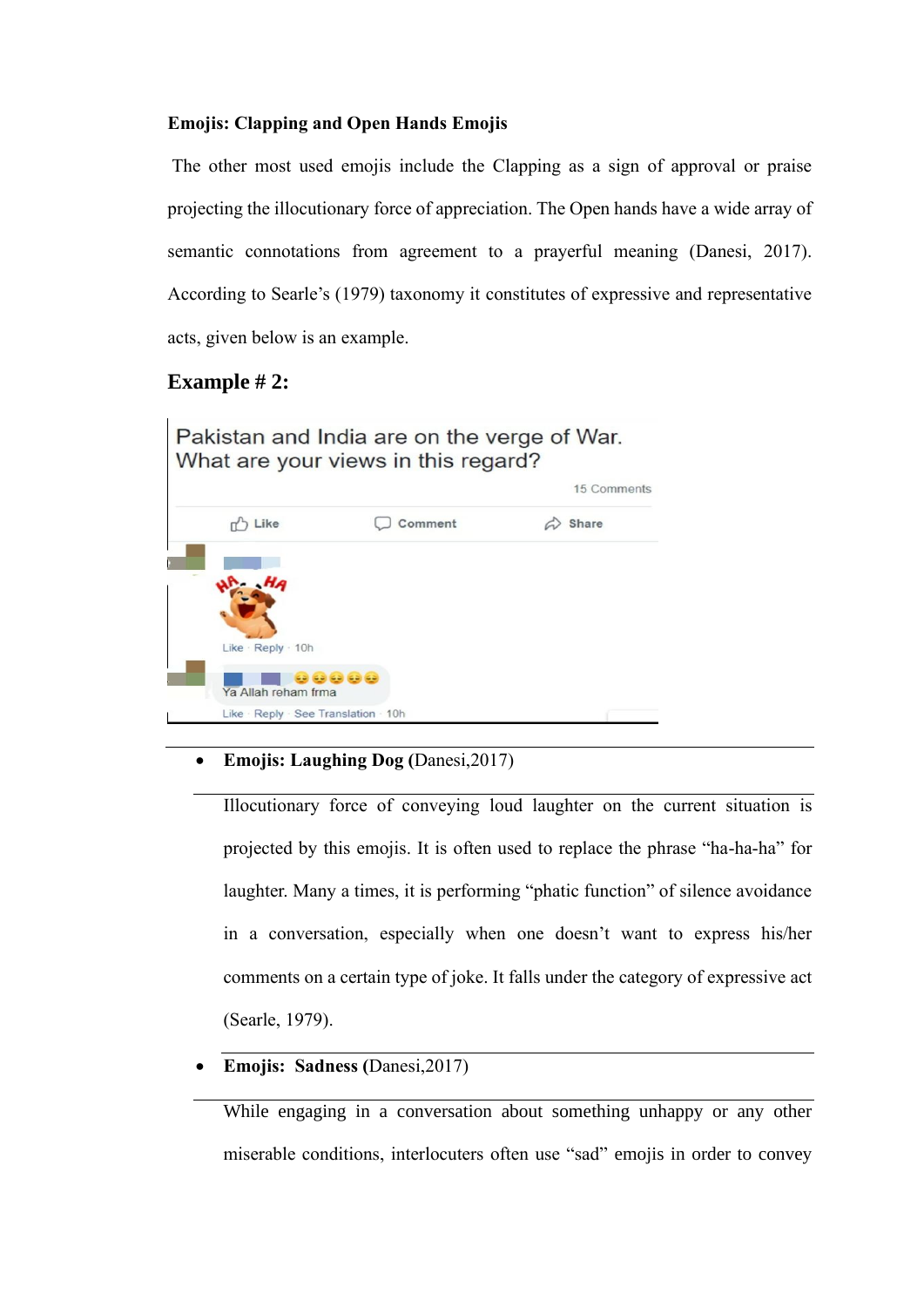their feelings without the usage of words. In a written communication, one might lack the facial expressions of being sad which is covered with the help of emojis usage. Sadness emojis displays dejection a lot many times in the written digital communication especially while conversing on Facebook falling under the category of expressive from Searle's taxonomy (1979).

# **Example # 3:**



• **Emojis: Loudly Crying Face (**Danesi,2017)

This emojis displays the illocutionary force of conveying intense feeling of being hurt falling under the category of "expressive" speech act from Searle's taxonomy. The interlocuters has used this to express extreme sadness and feeling of dejection since they are talking about the possible war that may happen. It expresses that talking about war brings terror among the interlocuters and they are deeply saddened.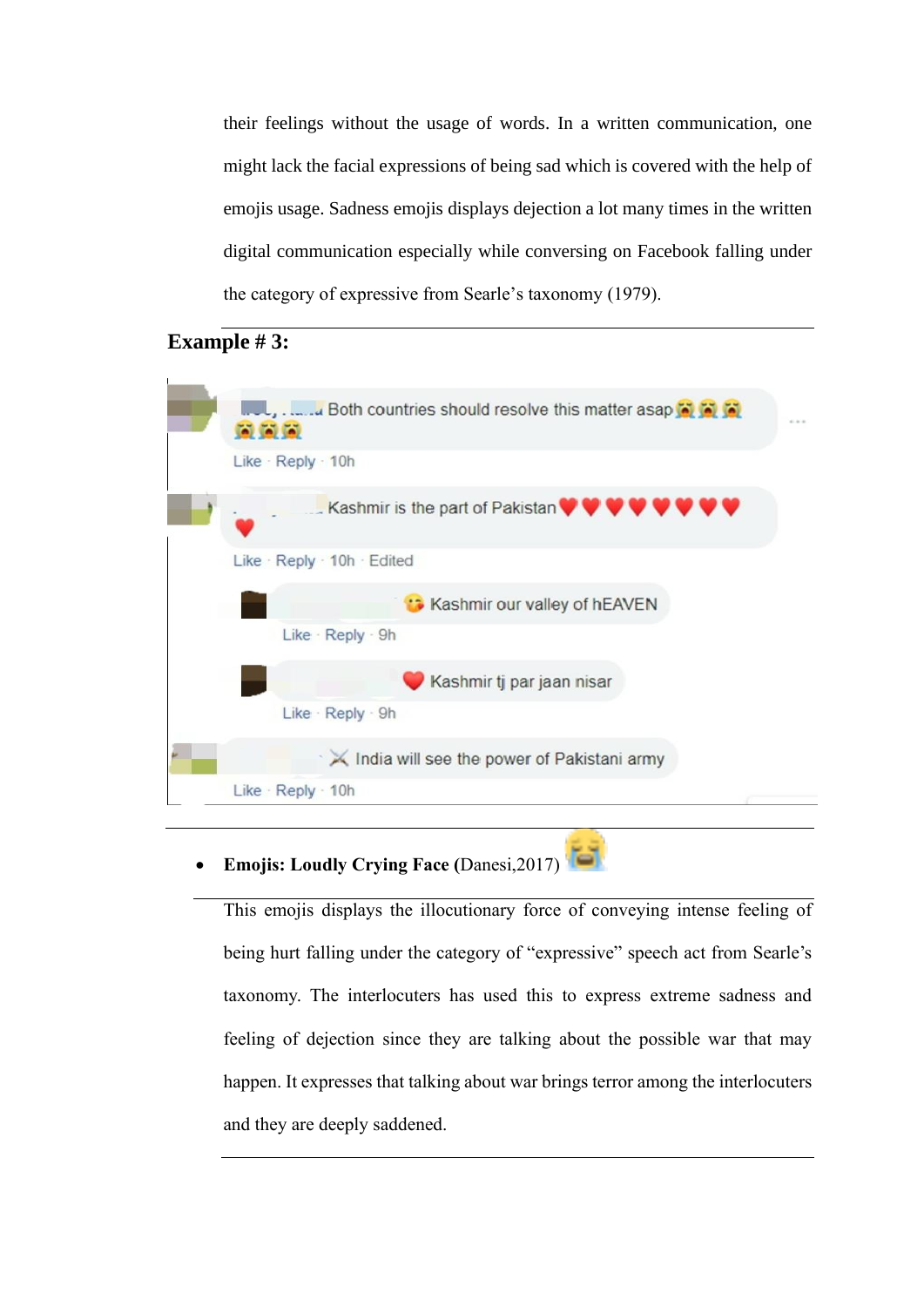

The heart emojis represent the illocutionary force of showing love and compassion by the participants of a conversation. Thy come under the category of second most frequently used emojis according to our data collected. It is observed that participants used heart emojis in order to project their love intensity for anything, sometimes eradicating the use of words and inculcating these emojis help to convey the message in a more powerful way. In the given example, the writer is expressing extreme love of his/her land with the help of red heart emojis. They also fall into the "expressive" speech acts according to Searle's taxonomy (1979).

• **Emojis: Swords (**Danesi,2017)

The emojis of objects often display the functions they perform in a conversation. In the above example, a participant is indicating the symbol of power by using the emojis of swords. They are used in the context of war talk, where a participant is endorsing the military power of his/ her country. They ate displaying the illocutionary force of threatening or showing power in the above example indicating the "commissive" speech act given by Searle (1979).

**Example # 4:**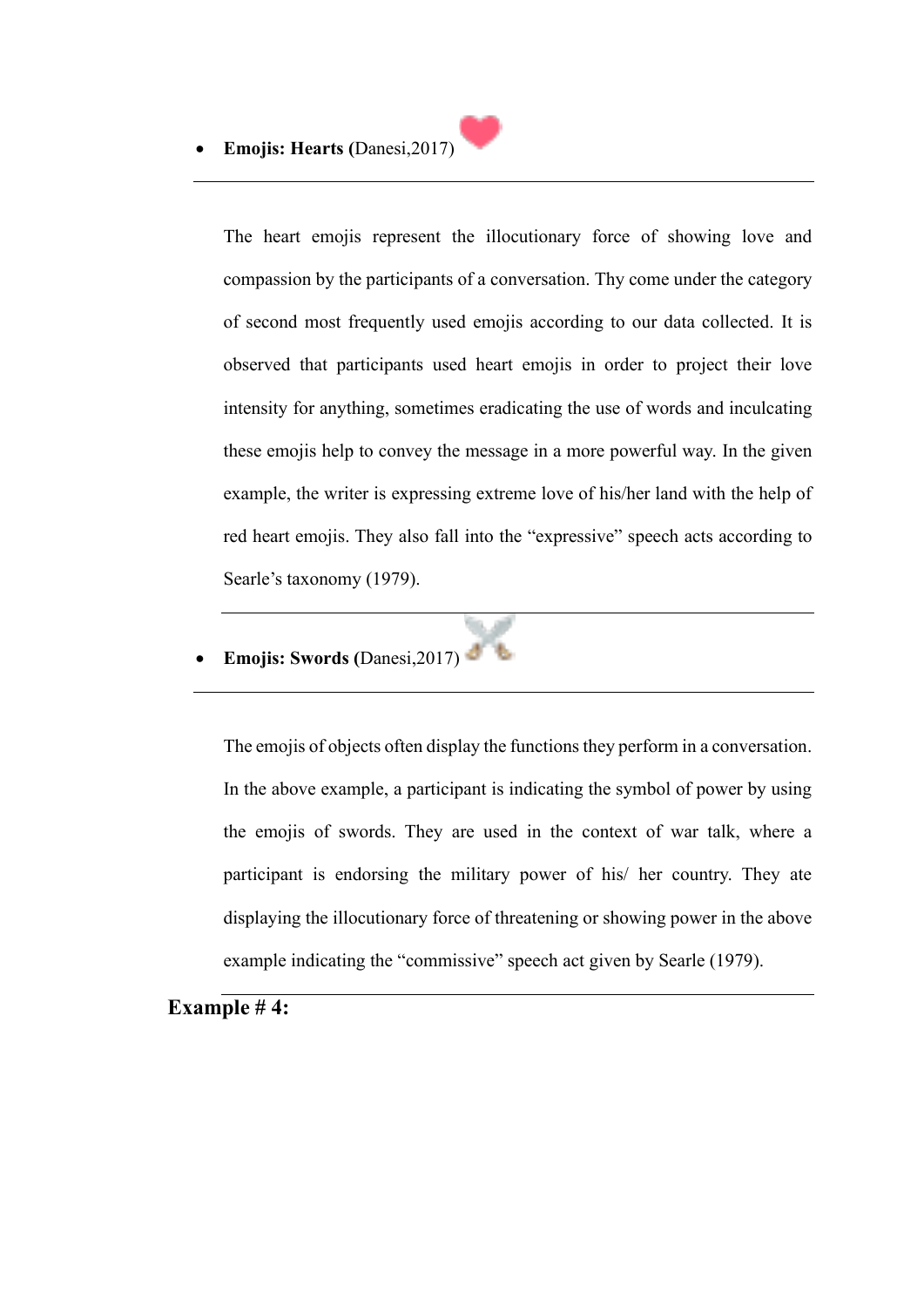| $\blacksquare$ $\blacksquare$ $\blacksquare$ $\blacksquare$ $\blacksquare$ $\blacksquare$ $\blacksquare$ $\blacksquare$ $\blacksquare$ $\blacksquare$ $\blacksquare$ $\blacksquare$ $\blacksquare$ $\blacksquare$ $\blacksquare$ $\blacksquare$ $\blacksquare$ $\blacksquare$ $\blacksquare$ $\blacksquare$ $\blacksquare$ $\blacksquare$ $\blacksquare$ $\blacksquare$ $\blacksquare$ $\blacksquare$ $\blacksquare$ $\blacksquare$ $\blacksquare$ $\blacksquare$ $\blacksquare$ $\blacks$<br>ike · Reply · 10h<br>Hahahahahah |           |
|--------------------------------------------------------------------------------------------------------------------------------------------------------------------------------------------------------------------------------------------------------------------------------------------------------------------------------------------------------------------------------------------------------------------------------------------------------------------------------------------------------------------------------|-----------|
|                                                                                                                                                                                                                                                                                                                                                                                                                                                                                                                                |           |
|                                                                                                                                                                                                                                                                                                                                                                                                                                                                                                                                |           |
| Indian jet fly                                                                                                                                                                                                                                                                                                                                                                                                                                                                                                                 |           |
| Like · Reply · 9h                                                                                                                                                                                                                                                                                                                                                                                                                                                                                                              |           |
| <b>i Lol<del>o</del></b>                                                                                                                                                                                                                                                                                                                                                                                                                                                                                                       |           |
| Like · Reply · 9h                                                                                                                                                                                                                                                                                                                                                                                                                                                                                                              |           |
| <b>P000000</b>                                                                                                                                                                                                                                                                                                                                                                                                                                                                                                                 |           |
| Like · Reply · 9h                                                                                                                                                                                                                                                                                                                                                                                                                                                                                                              |           |
| Write a reply                                                                                                                                                                                                                                                                                                                                                                                                                                                                                                                  | $(\cdot)$ |

### **Pragmatic Competence of Emojis (Danesi, 2017)**

Interlocutor 1 has magnificently used pragmatic competence of emojis in the conversation projecting the illocutionary force of showing power, challenge and ability. He/she has conveyed that an Indian pilot is captured by Pakistani Army. Without using any words, the writer uses various communicative strategies to convey the message. It falls under the category of "Directives" and "Declarative" speech acts Searle (1979).

### **Emojis of Thumbs Down, laughing out loud and Clapping**

Interlocutor 2,3 and 4 used these emojis to project the feeling of happiness, celebration and joy and satisfaction. They are making fun of the Indian forces that they are weak and we have captured one of their pilots. To enhance the feelings in the written communication, the interlocuters took support of these emojis. The use of words is minimum while emojis convey majority of the message. These emojis convey the illocutionary force of celebration and acceptance which comes under the category of "Expressive" and "Declarative" Speech acts (Searle, 1979)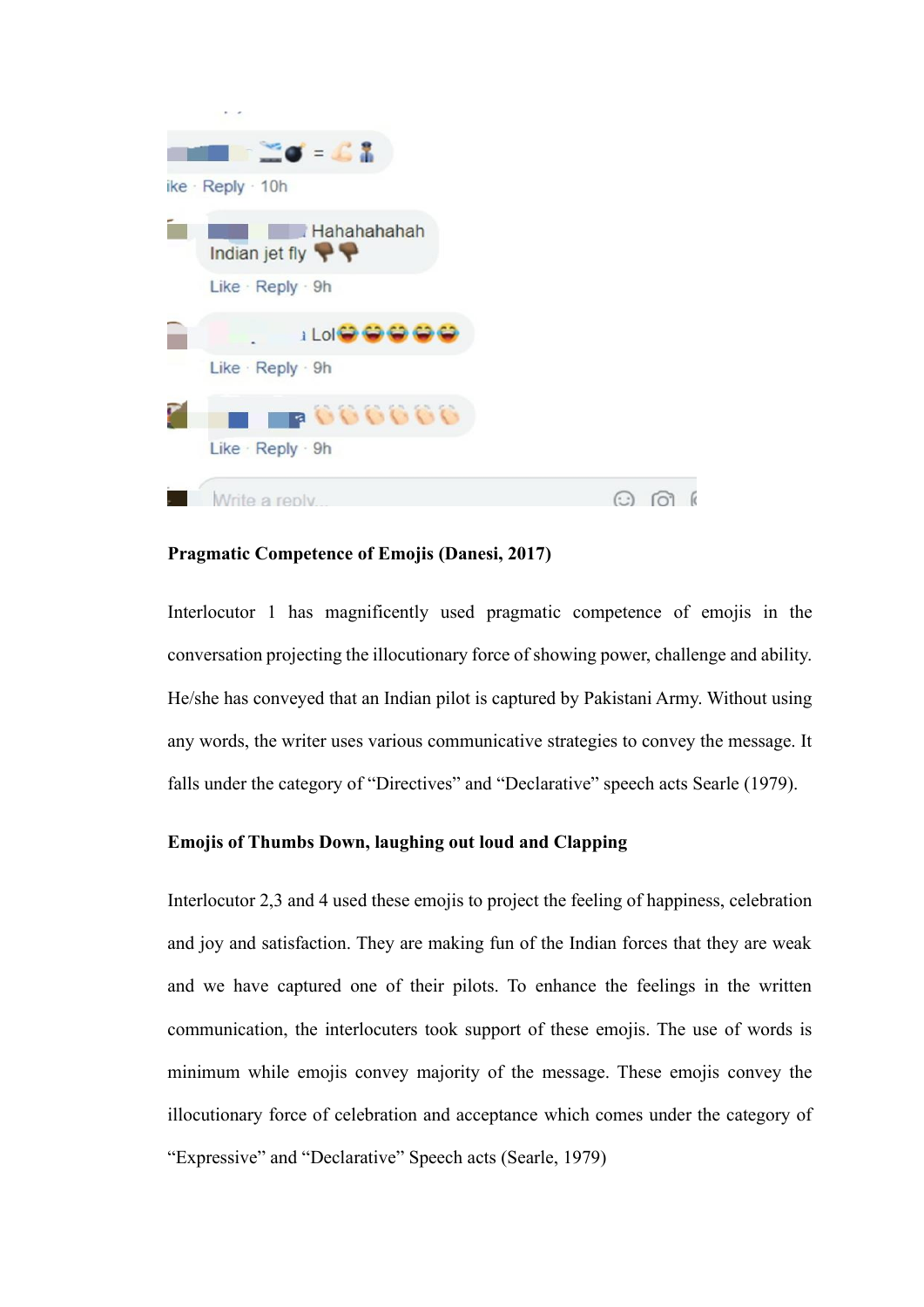# **4.2 Analysis of the Comments of People of Age Group 45 Years and**





Generally, there is no such trend of using emojis in the aged people, according to the data collected. However, the people who used emojis used them in the places where there is a need of facial expressions and emojis help in covering the emotions instead of words. In addition to that, emojis used by the aged people are mostly for salutation purposes emphasizing phatic aspects of "utterance opener" or "utterance ender" in a

conversation (Danesi, 2017). The most frequent used emojis are the smile  $\overline{\phantom{a}}$  and

thumbs up emojis  $\mathbf{I}$  in the aged people conversation. Given below are some examples and their illustration.

# **Example #1:**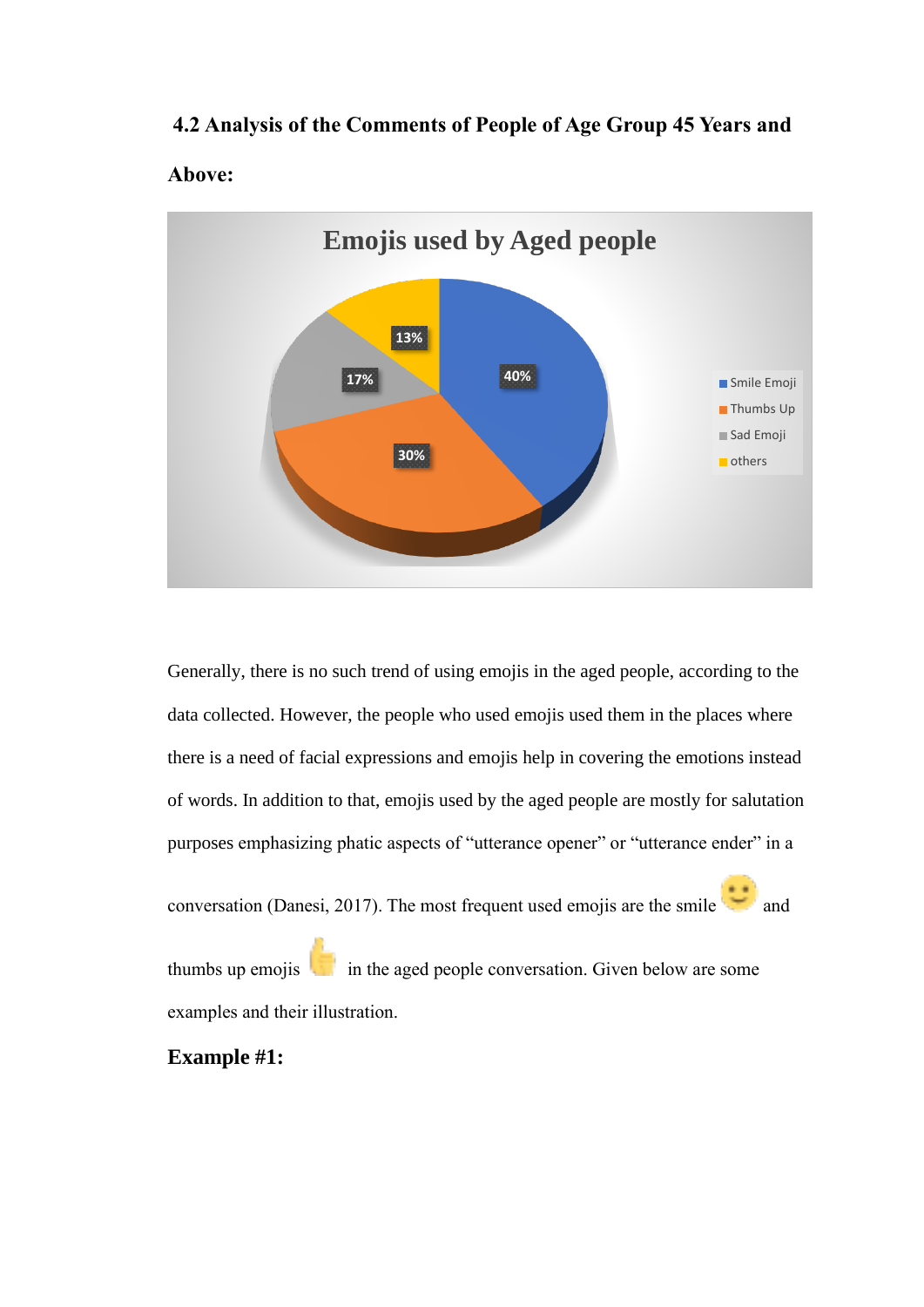| <b>Eventual</b> a May the winds of peace and comfort surround us. may<br>Allah bless the people with wisdom and sense C |  |
|-------------------------------------------------------------------------------------------------------------------------|--|
| Like $\cdot$ Reply $\cdot$ 10h                                                                                          |  |
| a Khuda hmaray halat par reham frmayeeee!!!!!!!                                                                         |  |
| Like · Reply · See Translation · 10h                                                                                    |  |
| $1 - 1$ Reply 9 hrs                                                                                                     |  |
| ↑ Indian pEople should stop doing unjustice                                                                             |  |
| Like $\cdot$ Reply $\cdot$ 10h                                                                                          |  |
| Specially Indian media                                                                                                  |  |
| Like · Reply · 9h                                                                                                       |  |
| Right you are                                                                                                           |  |
| Like $\cdot$ Reply $\cdot$ 9h                                                                                           |  |

# **Example # 2:**

| This is going to be the biggest lost of humanity ever.<br>$\cdots$<br>May the sense prevails on both the sides! |
|-----------------------------------------------------------------------------------------------------------------|
| Like Reply 10h                                                                                                  |
| $i$ a Indeed $i$ 1<br>Like · Reply · 10h                                                                        |
| May Allah be with us !                                                                                          |
| Like · Reply · 9h                                                                                               |
| View 2 more replies                                                                                             |
| a Pakistan and India should resolve their conflicts mutually                                                    |
| Like $\cdot$ Reply $\cdot$ 10h                                                                                  |
| Alas.<br>We r living in the age of darkness and despondency                                                     |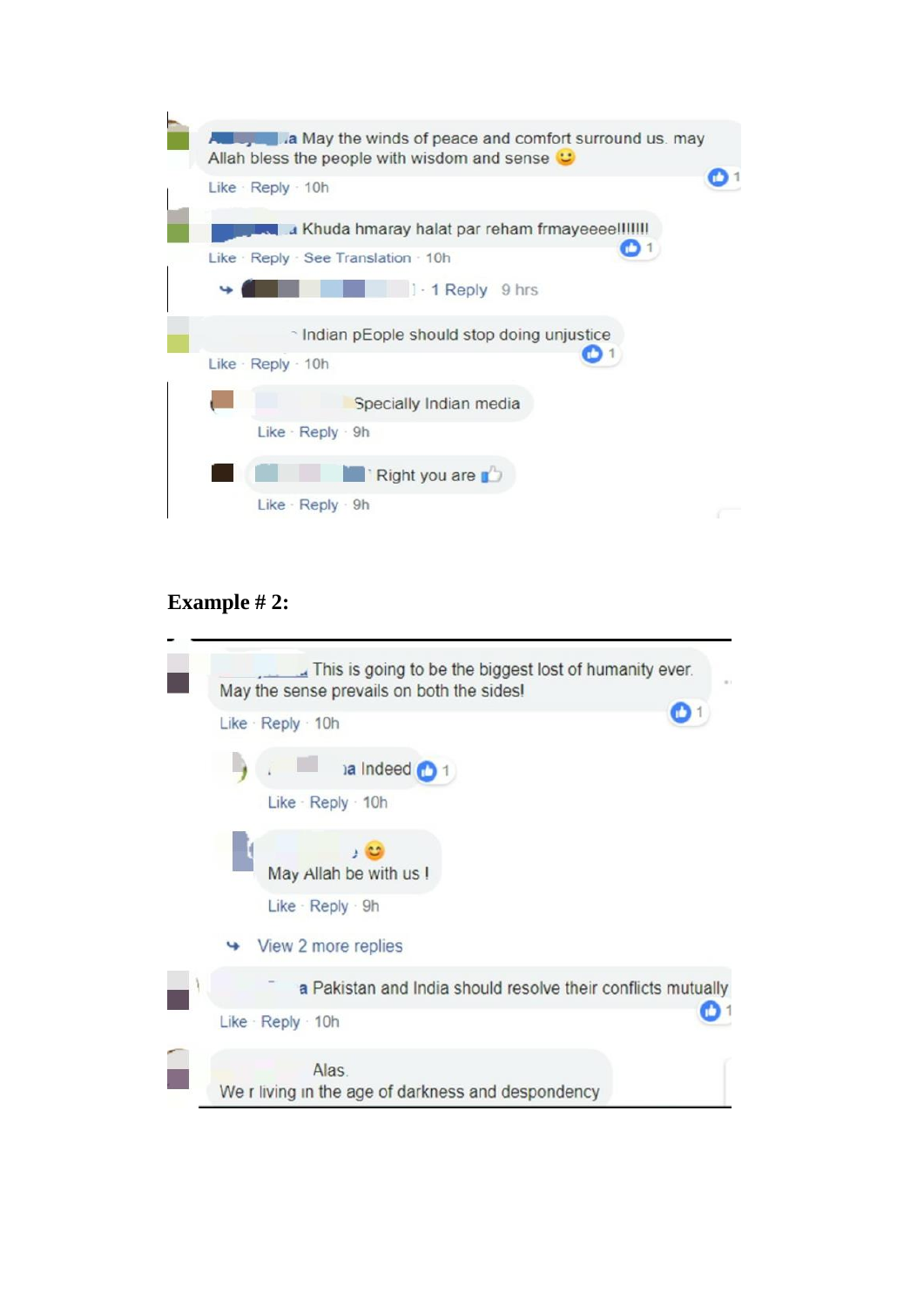#### **Emojis: Thumbs Up and Happiness (**Danesi,2017)

In the example number 1, a participant is whishing for peace and wisdom for the nation and added a smile emojis in the end to give a gesture of being positive. The smile, here, is used as "utterance ender" (Danesi, 2016) describing that the message is a wish which should be taken in a positive manner and the writer has no harsh feelings. Similarly, in the second example, the smile emojis indicate a positive affect since it is used just after a prayer that may God be with us. It falls under the category of "Expressive" speech act from Searle's taxonomy (1979).

In the next comment, a participant used thumbs up emojis in order to agree with the

previous interlocuter. He wrote "Right you are  $\Box$ " which means that he is endorsing the previous comment that Indians should doing injustice.

# **4.3 ANALYSIS OF SEMI-STRUCTURED INTERVIEWS**

### **4.3.1 AGE GROUP 18-25 YEARS**

There are very interesting views of the participants when they are being asked about the usage of emojis on Facebook in daily communication. The main themes that emerged from the semi-structured interviews are that; emojis aid to the language, they make the communication easier, they are less time consuming and they have a greater influence on communication and are more effective than words.

Majority of the participants said that emojis are aiding language in many ways, they are reducing the communication gap that occur while using the words. Some of the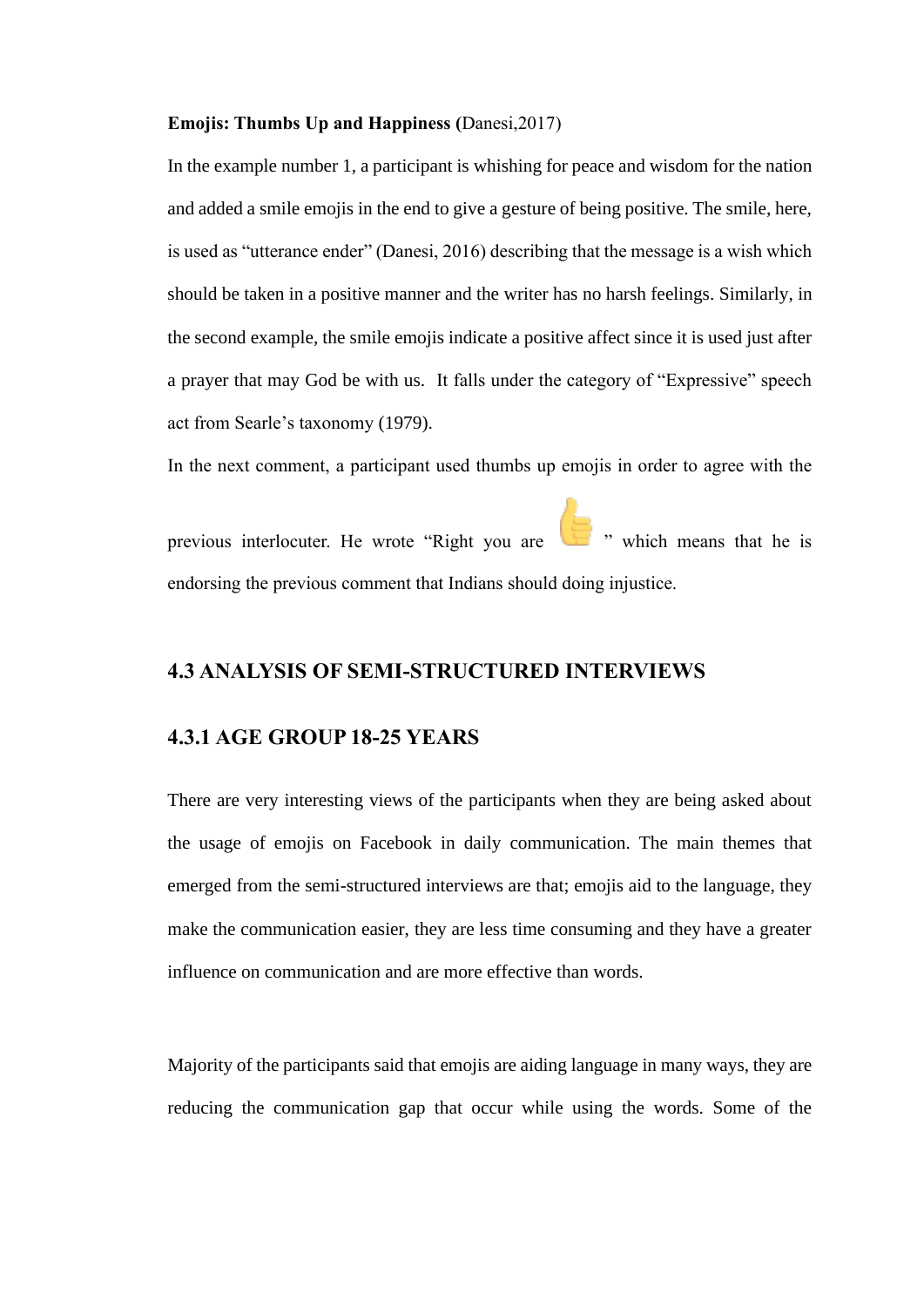participants asserted that many a times they use emojis in order to keep the pace of conversation pleasant.

For example, one of the participants said:

"Me to hasny wala emojis use krti hun taky me saamny waly bandy ko rude na lagou" Translation:" I use the smile emojis mostly so that I don't seem rude to the interlocuter while conversing"

Another participant said that:

"I use emojis because many a times I don't know spellings of specific words" This was very interesting to know that people try to escape from the nexus of words and communicate through emojis as they display better emotions.

One of the participants added that the main reason of using emojis in daily communication is that they are less time and effort consuming. Nowadays, communication has been digital and findings its new paths towards mankind, emojis include one of those ways.

"they are fast in use because they are present in the keyboard already and I don't need to write full sentences and find appropriate words".

Interestingly, in another interview, a participant said that his girlfriend love emojis as they express the feelings better, so he uses them in conversation with her. He added that;

"she is a girl of colors and emotions, using emojis make the communication colorful and more expressive to some extent. When I use emojis she feels great and when I stop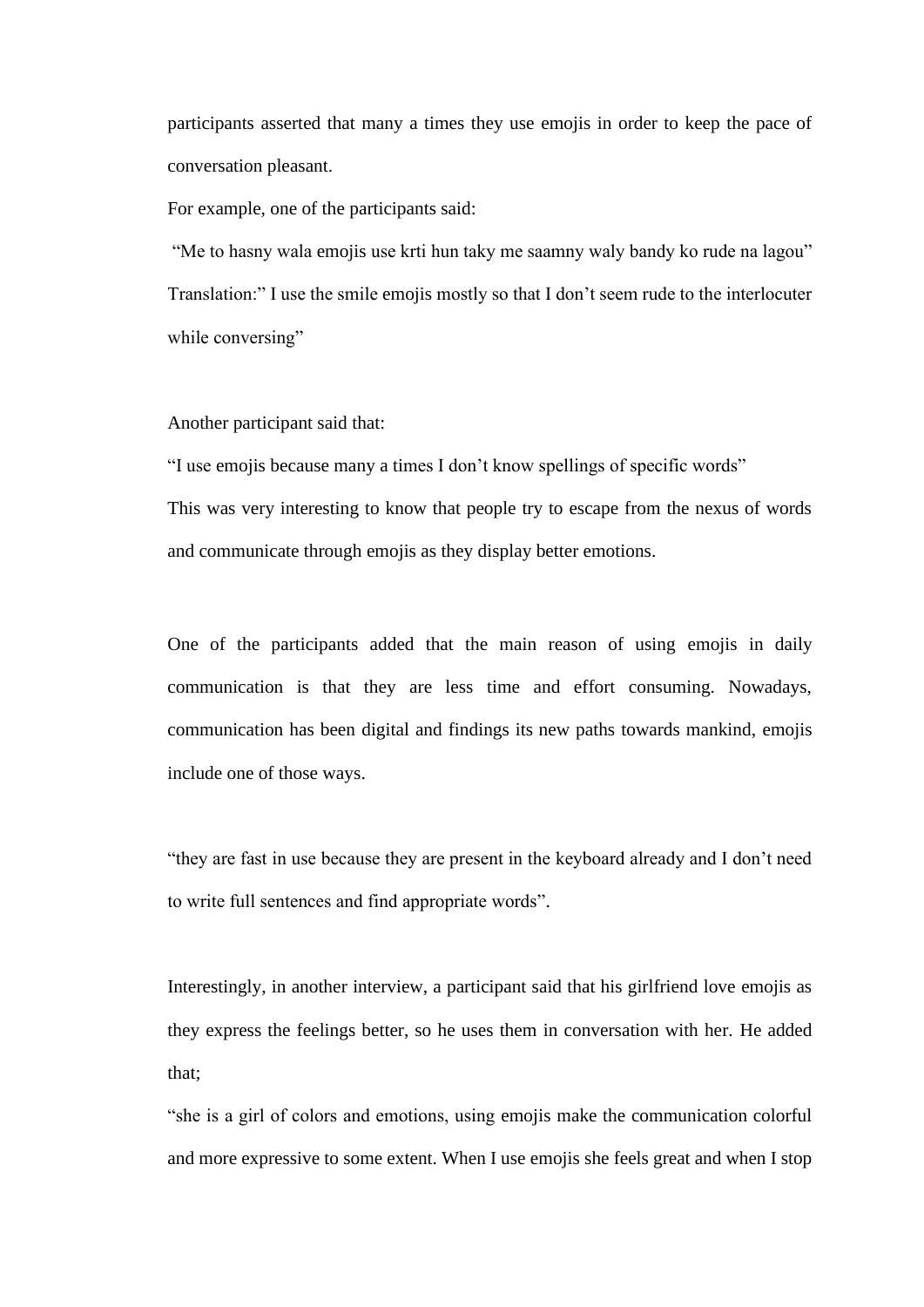using emojis in a conversation, she knows that there is some serious thing coming on her way".

# **4.3.2 AGE GROUP 45 YEARS AND ABOVE**

While interviewing the aged people, the perspective was opposite from the younger generation. In the view of aged people, emojis are affecting the language in a negative manner as their next generations are using lesser words and more emojis which are not a part of any language. They believe that there is an arousing change in the traditional concept of communication and it can be misleading sometimes as there are emojis whose meanings are unknown or vary from culture to culture or situation to situation. Some of the participants of this age group didn't even know what these smileys/ emojis are.

Upon asking one of the participants about their usage of emojis, he replied:

"Ye emojis kya hoty han beta?"

Translation: "what are emojis, dear?".

This explains that there exist a lot of difference in the usage of language in younger and aged people. When it was explained to the participant that emojis are the images present on the keyboard and then was again asked if he uses them he said:

"I don't feel like using them because I don't know what they mean"

Another participant said that she doesn't know why people use these "peeli peeli billiyan" (yellow, yellow cat faces  $\bigodot$ ) in the conversation when they can write words and sentences. She further said that they are un-necessary in any writing since we can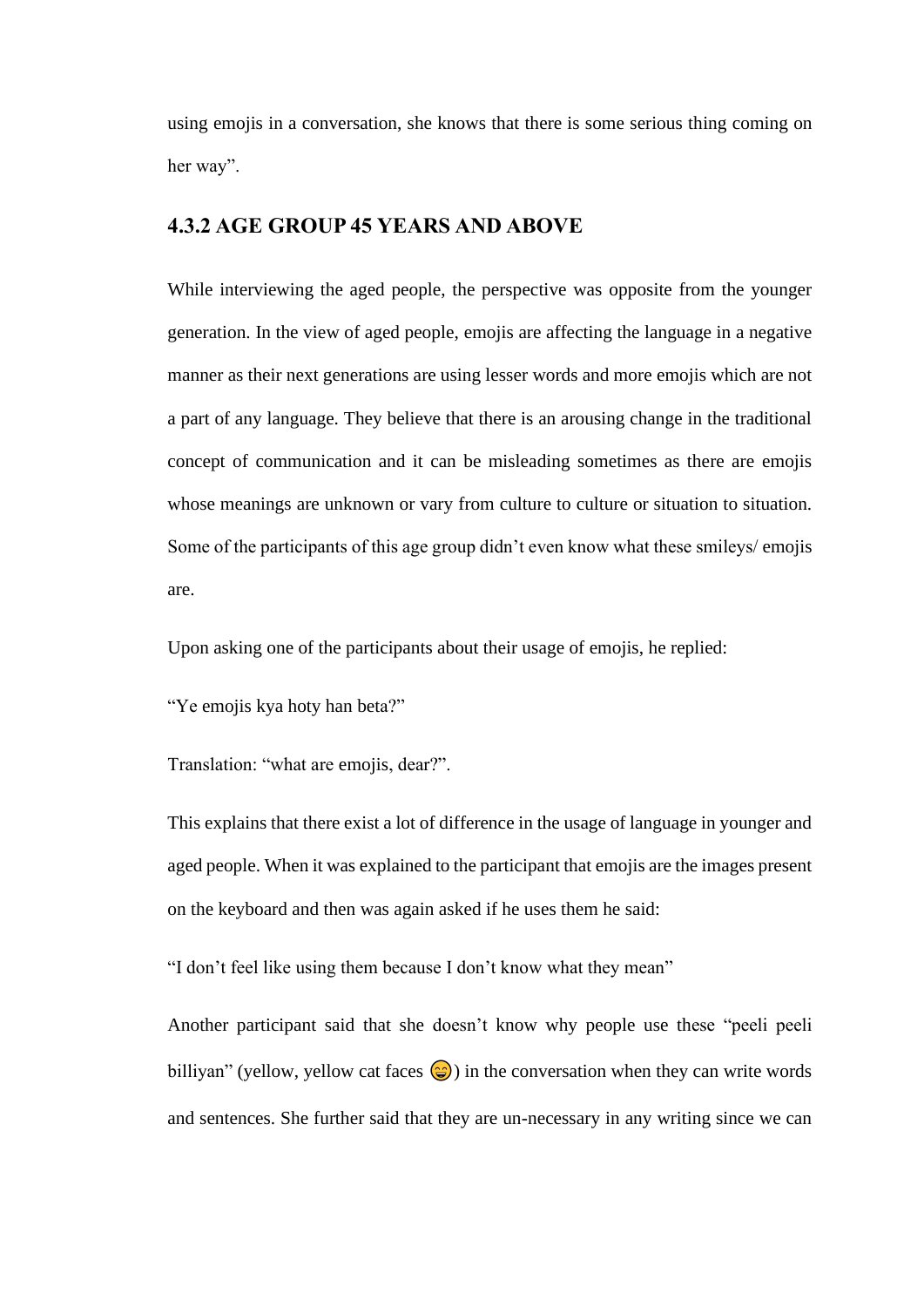use words in order to express what we feel. She argued that language has the basic function of expressing what we feel, so why is there a need of these smileys.

This explains that there exists an enormous difference in the usage of emojis among younger and aged people. Younger generation doesn't take much interest in writing full phrases and sentences rather they prefer using emojis to express what they feel. In addition to that, communication is getting faster these days, people use faster means to communicate and emojis save time and project what the message is. Aged people, however, are not fond of emojis rather they consider it to be a danger to the originality of the written words and language.

### **Conclusion**

This research study was an effort to find out the multiple perspective regarding the use of emojis and reveal what people from different age groups really feel about them. We aimed to uncover the role of emojis in Facebook communication and discover their impact on language. We tried our best to nullify the distractions while conducting the interviews and stay as much neutral as possible. The findings of the study are very interesting since it opens a new perspective regarding the use of emojis on Facebook. Our study shows that there is an emerging change in the usage of language nowadays, emojis are replacing the use of words since they are able to perform various communicative functions like phatic, emotive etc. In addition to that, they perform speech acts which were previously performed only by the words in written communication. They project illocutionary forces in the written communication same ways words do in oral language. Emojis have pragmatic competence similar to the words use in a language. Our statistics showed that "Expressive", "Declaratives" and "Commissive" were the most common speech acts performed by the emojis in daily communication. Moreover, the younger generation consider using emojis as an aid to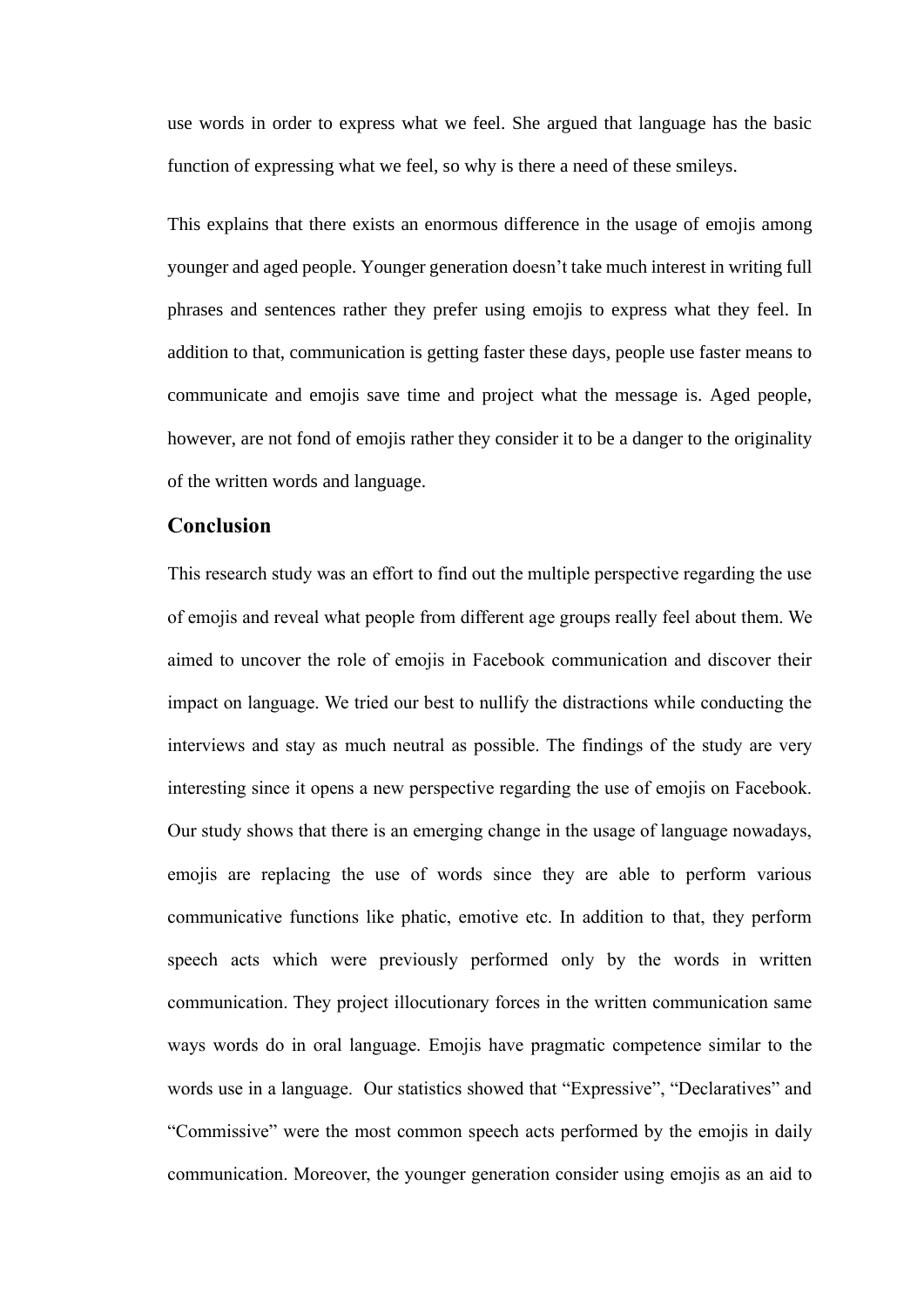language since they save time and effort and express the feelings better than words while the aged people consider them as a threat to the traditional roots of language. So, "Emojification of Language", is indeed taking place as a new revenue of language and emerging as a rising phenomenon in digital communication.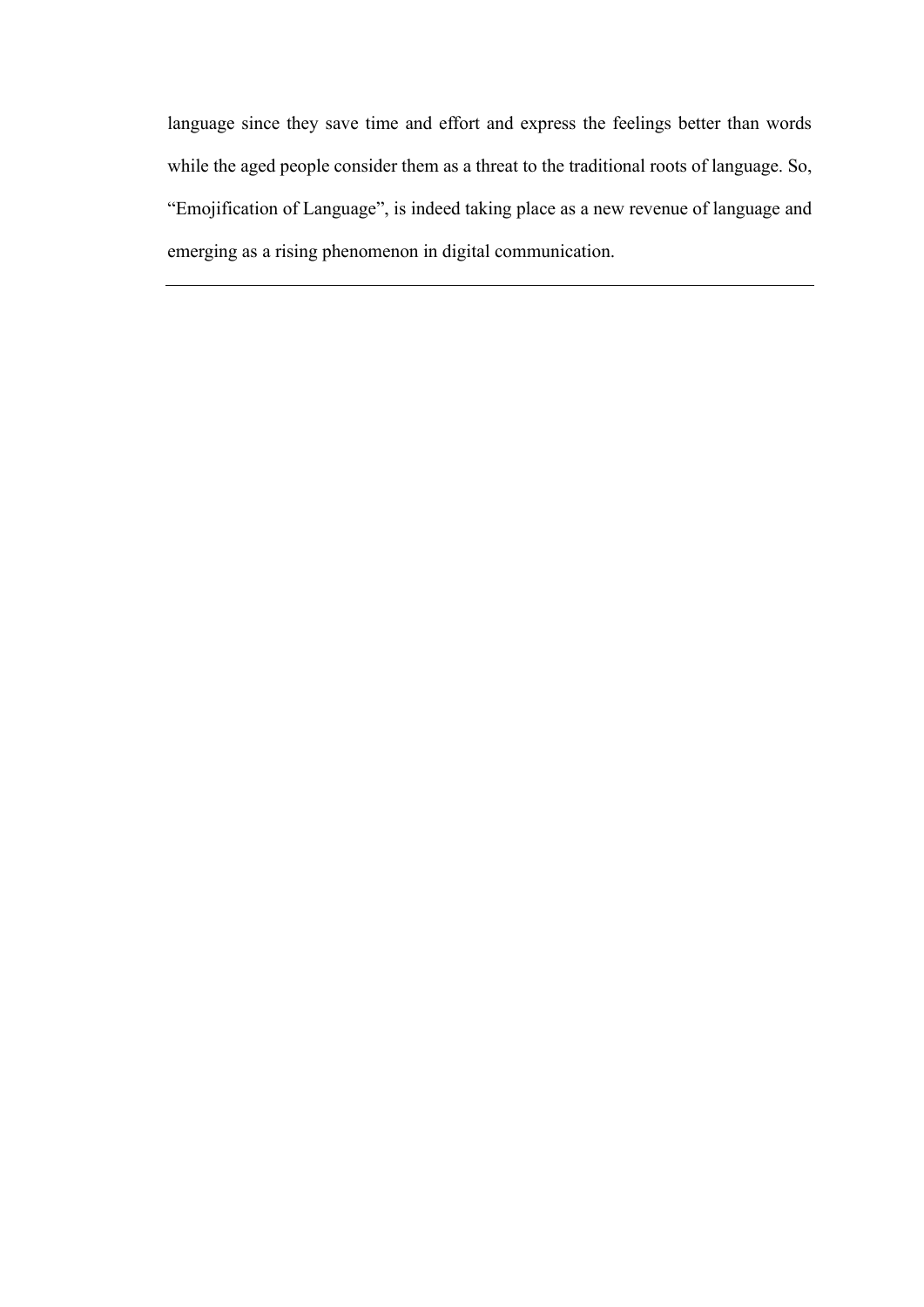### **REFERENCES**

- Al Rashdi, F. (2015). *Forms and function of Emojis in WhatsApp interactions among Omanis.* (Unpublished Doctoral Dissertation). Georgetown University, Washington DC: United States of America.
- Ali, A. E., Wallbaum, T., Wasmann, M., Boll, S. C., & Heuten, W. (2017). Face2Emojis: Using Facial emotional expressions to filter Emojis. *The 2017 CHI Conference Extended Abstracts.*
- Alshenqeeti, H. (2016, December). Are Emojis creating a new or old visual language for new generations? A socio-semiotic study. *Advances in Language and Literary Studies , 7*(6). doi:10.7575/aiac.alls.v.7n.6p.56
- Amaghlobeli, N. (2012, February ). Linguistic features of Typographic Emoticons in SMS discourse. *Theory and Practice in Language Studies, 2*(2), 348-354. doi:10.4304/tpls.2.2.348-354
- Androutsopoulos, J. (2011). Language change and digital media: a review of conceptions and evidence. In a. Androutsopoulos, *Language Standardisation in Europe.* University of Hamburg .
- Aragon, C. R., Chen, N.-C., Kroll, J. F., & Feldman, L. B. (2014, April ). Emoticon and text production in first and second languages in informal text communication. *International Conference on Social Computing, Behavioral-Cultural Modeling and Prediction* , (pp. 223-228).

Austin, J. L. (1962). *How to do things with words.* Harvard University Press.

Barry Smith. (2003). In *Barry Smith*, John Searle: From speech acts to social reality. (pp. 1- 33). Cambridge University Press.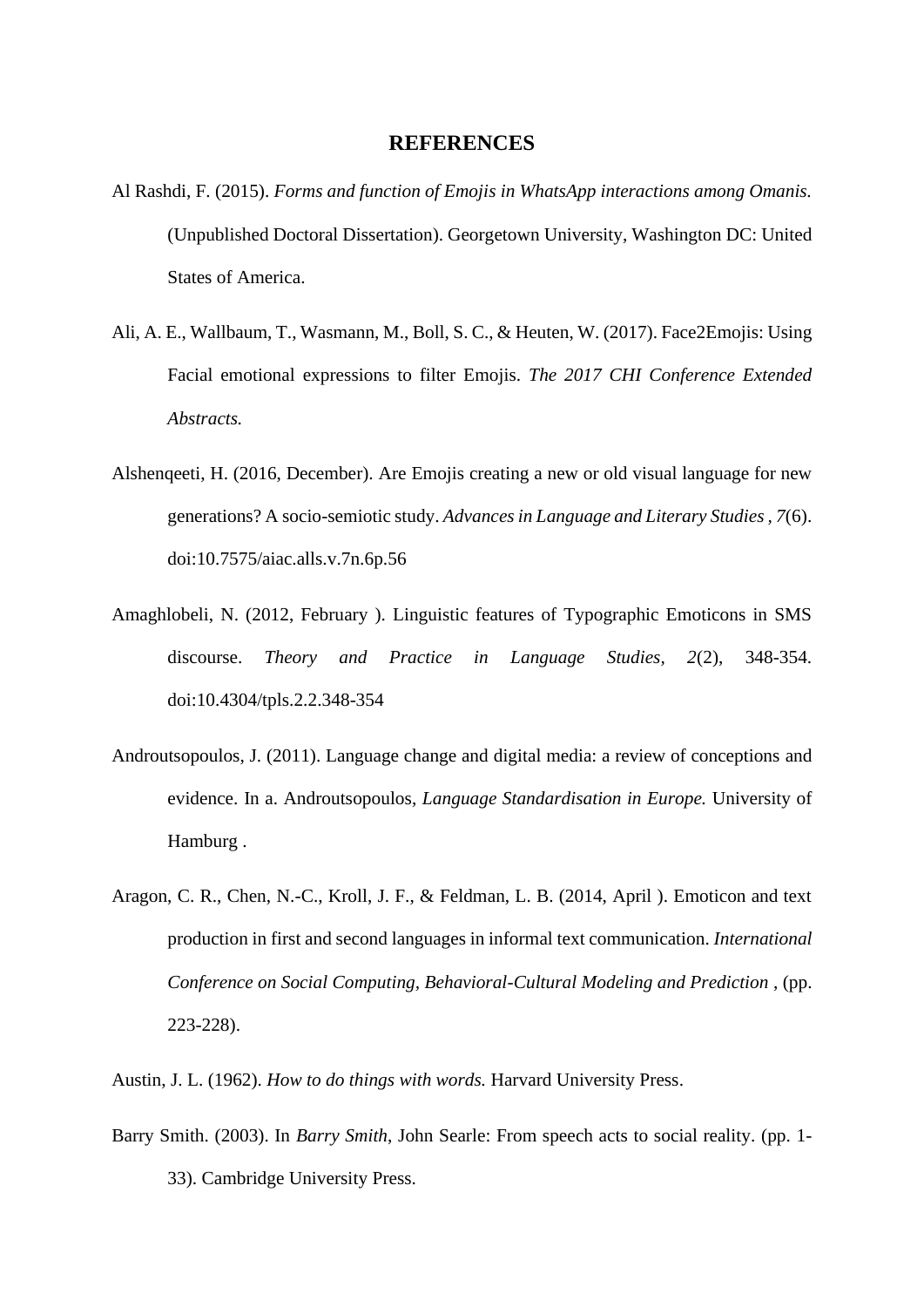- Brisson, C.-M. (2015). *Hieroglyphs at our fingertips: Language, Semiotics, and Communication through Emojis.* Wayne State University.
- Chen, Z., Lu, X., Ai, W., Li, H., Mei, Q., & Liu, X. (2017). Through a Gender Lens: Learning Usage Patterns of Emojis from Large-Scale Android Users. *The 2018 Web Conference* (pp. 2-21). Lyon: Creative Commons.
- Chris Fullwood, O. M. (2007, January 14). Emoticons and impression formation. *Early Popular Visual Culture, 19*(7), 4-14.
- Creswell, J. W. (1994). Research design: Qualitative & Quantitative approaches*. Sage Publications.* Thousand Oaks, CA.
- Creswell, J. W., & Clark, V. L. (2007). Designing and conducting mixed methods research*. Sage Publications,* 12(4), 801-804.
- Dresner, E., & Herring, S. C. (2010, August 1). Functions of the nonverbal in CMC: Emoticons and Illocutionary force. *Communication Theory, 20*(3), 249-268.
- *Emojis*. (2015). Retrieved from Emogi.com: https://emogi.com/press
- Evans, M., Donelle, L., & Hume-Loveland, L. (2012). Social support and online postpartum depression discussion groups: A content analysis. *Patient Education and Counseling*, *87*(3), 405–410.
- Godin, S. (1993). The Smiley dictionary: Cool things to do with your keyboard. Berkeley: Peachpit Press.
- Gullberg, K. (2016). *Laughing face with tears of joys: A study of the production and interpretation of Emojis among swedish university students.* Sweden.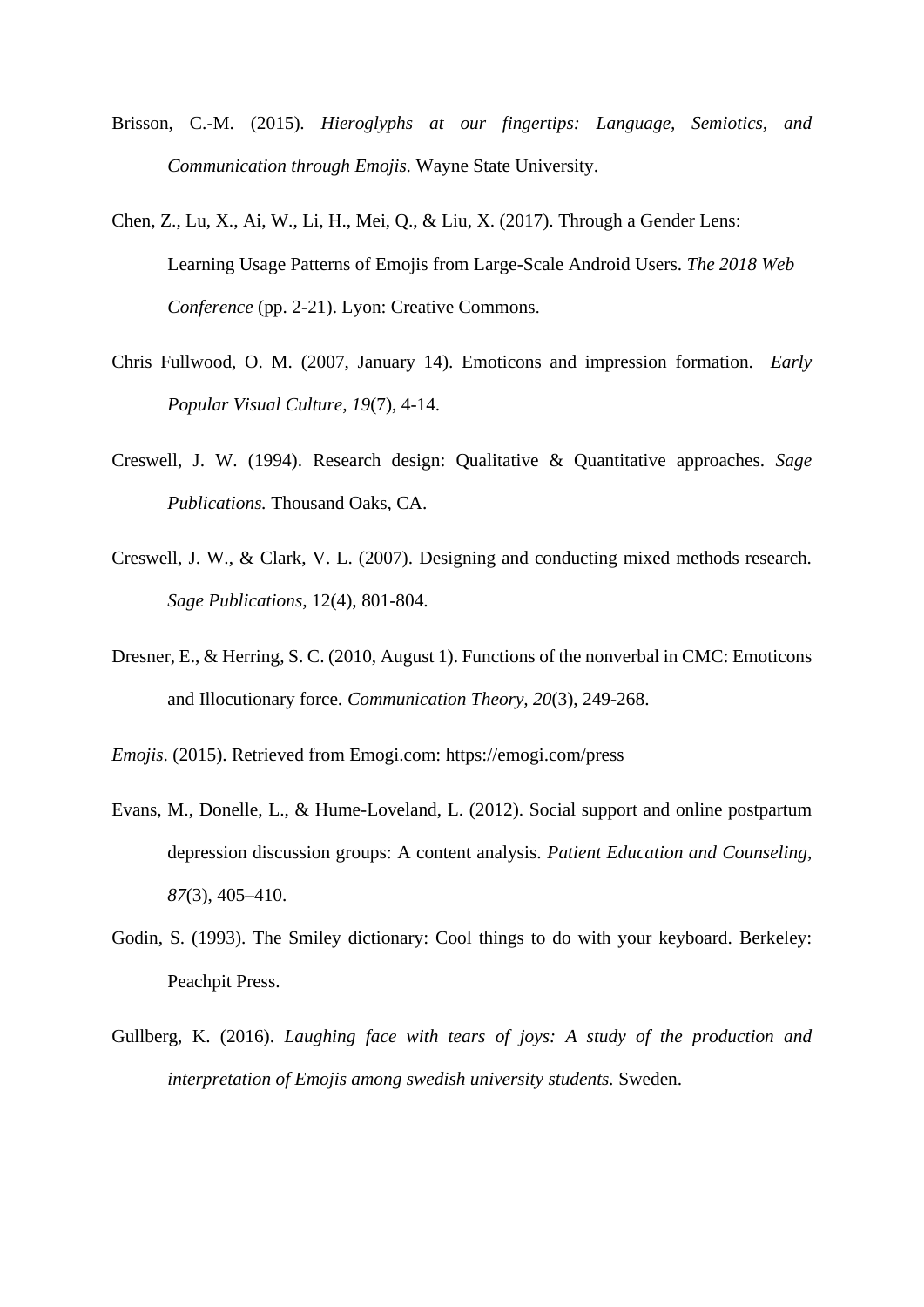- Hern, A. (2015, february 6). *The Guardian.* Retrieved from www.theguardian.com: https://www.theguardian.com/technology/2015/feb/06/difference-between-emojisand-emoticons-explained
- Innocent, T. (2001). The language of Iconica. *Leonardo, 34*(3), 255-259.
- Jibril, T. A., & Abdullah, M. H. (2013). Relevance of emoticons in Computer-Mediated Communication contexts: An overview. *Canadian Center of Science and Education, 9*(4), 201-207. doi:10.5539/ass.v9n4p201
- Kaburise, P. (2011). *Speech act theory and communication: A univen study.* Cambridge Scholars Publishing.
- McKim, C. A. (2017). The value of mixed methods research: A mixed method study. *Journal of Mixed Methods Research, 11*(2), 202-222. doi:10.1177/1558689815607096
- Novak, P. K., Smailović, J., Sluban, B., & Mozetič, I. (2015, December 7). Sentiment of Emojis. *PloS One, 10*(12)
- O'Keeffe, A., Clancy, B., & Adolphs, S. (2011). *Introducing pragmatics in use.* London: Routledge.
- Sirbu, A. (2015). The significance of language as a tool of communication. *"Mircea cel Batran" Naval Academy Scientific Bulletin, 18*(2), 405-406.
- Sproull, L., & Kiesler, S. (1986). Reducing social context cues: Electronic mail in organizational communications. *Management Science, 32*(11), 1492-1512.
- Stark, L., & Crawford, K. (2015). The Conservatism of emojis: Work and affect. *Social Media + Society*, 1-11. doi:10.1177/2056305115604853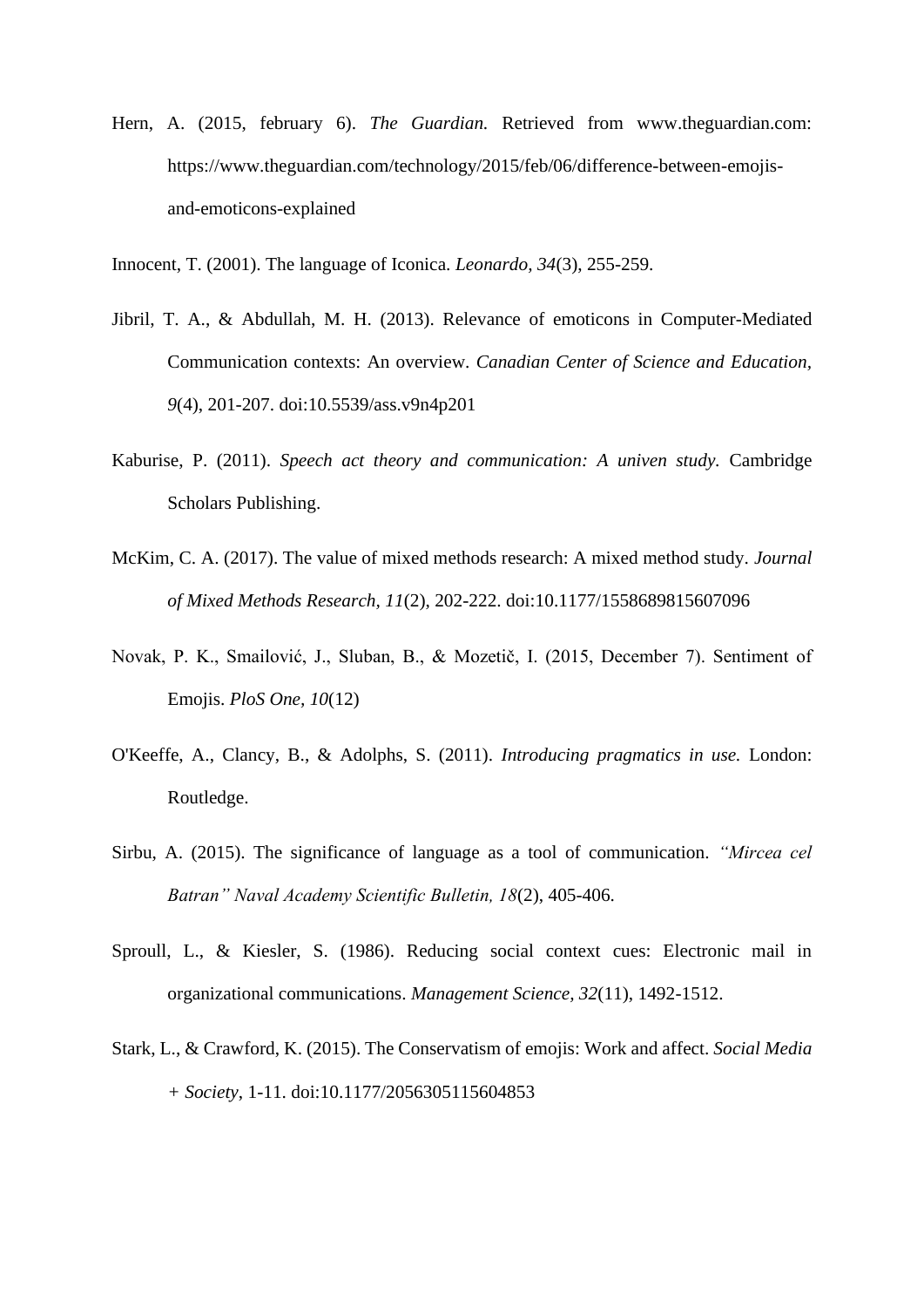- Tagg, C. (2012). *The Discourse of text messaging: Analysis of SMS communication.* London: Continuum. Retrieved from http://oro.open.ac.uk/id/eprint/45601
- Tandyonomanu, D., & Tsuroyya, T. (2018, January). Emojis: Representations of Nonverbal Symbols in Communication Technology. *The 2nd Annual Applied Science and Engineering Conference (AASEC 2017) .* IOP Publishing Ltd.

Tatman, R. (2016). Do Emojis have their own syntax? *Linguistics and Data Science* .

Tenore, M. J. (2013). 5 ways that social media benefits writing and language.

Thomas, J. (1995). *Meaning in interaction: Introduction to pragmatics.* Longman.

- Tossell, C. C., Kortum, P., Shepard, C., Barg-Walkow, L. H., Rahmati, A., & Zhong, L. (2012). A longitudinal study of emoticon use in text messaging from smartphones. *Computers in Human Behavior, 28*, 659–663.
- Tuttle, E. C. (2015). The past, present and future of the English language: How has the English language changed and what effects are going to come as a result of texting? *Indiana State University*, 1-42.
- Walther, J. B. (1992, february 1). Interpersonal effects in Computer-Mediated interaction: A relational perspective. *Communication Research, 19*, 52-90.

Wicke, P. (2017, February 20). *ResearchGate .* doi:10.13140/RG.2.2.21344.89609

Wilson, J. A., & Gove, W. R. (1999, April). The age-period-cohort conundrum and verbal ability: Empirical relationships and their interpretation: Reply to Glenn and to Alwin and McCammon. *American Sociological Association, 64*(2), 287-302. Retrieved from https://www.jstor.org/stable/2657533